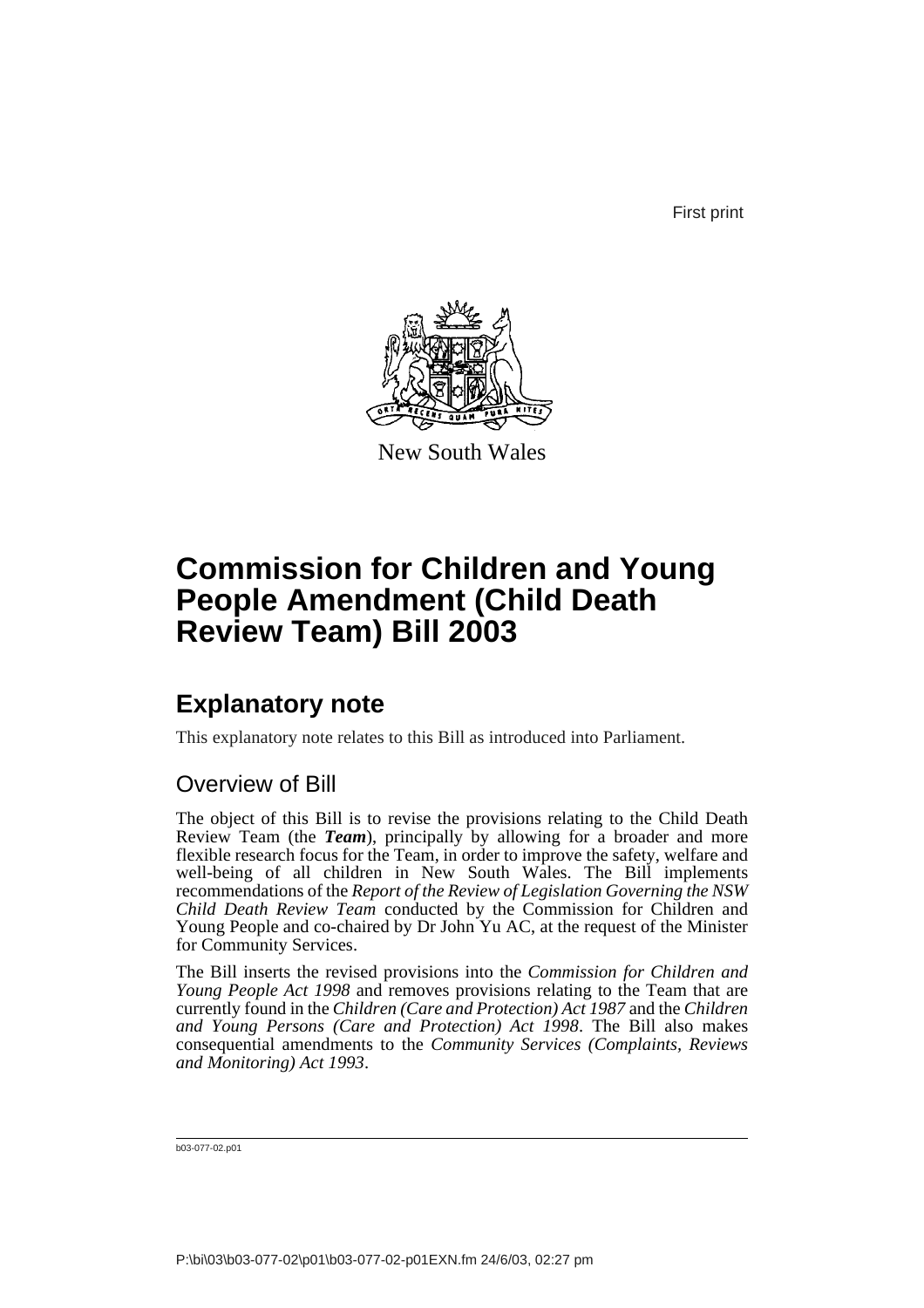Explanatory note

## Outline of provisions

**Clause 1** sets out the name (also called the short title) of the proposed Act.

**Clause 2** provides for the commencement of the proposed Act on a day or days to be appointed by proclamation.

**Clause 3** is a formal provision that gives effect to the amendments to the *Commission for Children and Young People Act 1998* set out in Schedule 1.

**Clause 4** is a formal provision that gives effect to the amendments to the other Acts set out in Schedule 2.

### **Schedule 1 Amendment of Commission for Children and Young People Act 1998**

The principal amendment is made by **Schedule 1 [6]** which inserts proposed Part 7A (Child Death Review Team) into the principal Act.

Division 1 (proposed section 45A) sets out the object of the Part. That object is to prevent and reduce the deaths of children in New South Wales through the constitution of the Team which is to exercise the functions conferred or imposed on it under the Part.

Division 2 (proposed sections 45B–45M) provides for the constitution and procedure of the Team. The Team is a corporation. Its members are the Commissioner for the Commission for Children and Young People, as Convenor, and not less than 14 other people and not more than 20 other people, appointed by the Minister. Members, other than the Convenor, hold office for 2 years and may be re-appointed. Division 2 substantially reproduces the current provisions relating to the conditions of office of members and the procedures to be observed at meetings of the Team.

Division 3 (proposed sections 45N–45S) sets out the functions of the Team. Principally, the Team is to maintain the register of child deaths that has been operative since 1 January 1996, analyse data relating to child deaths and undertake research that aims to help prevent or reduce the likelihood of child deaths. The Team may engage research experts. The Team also makes reports and recommendations. It is to make an annual report to Parliament concerning its operations and an annual report to Parliament reviewing child deaths registered during the previous calendar year. It may also make a report at any time as to the results of its research.

Division 4 (proposed sections 45T–45V) regulates access to information and the confidentiality of information obtained by the Team. The Team is given access, in so far as it is relevant to its functions, to records in the possession of the holders of certain public offices, doctors and other health care professionals,

Explanatory note page 2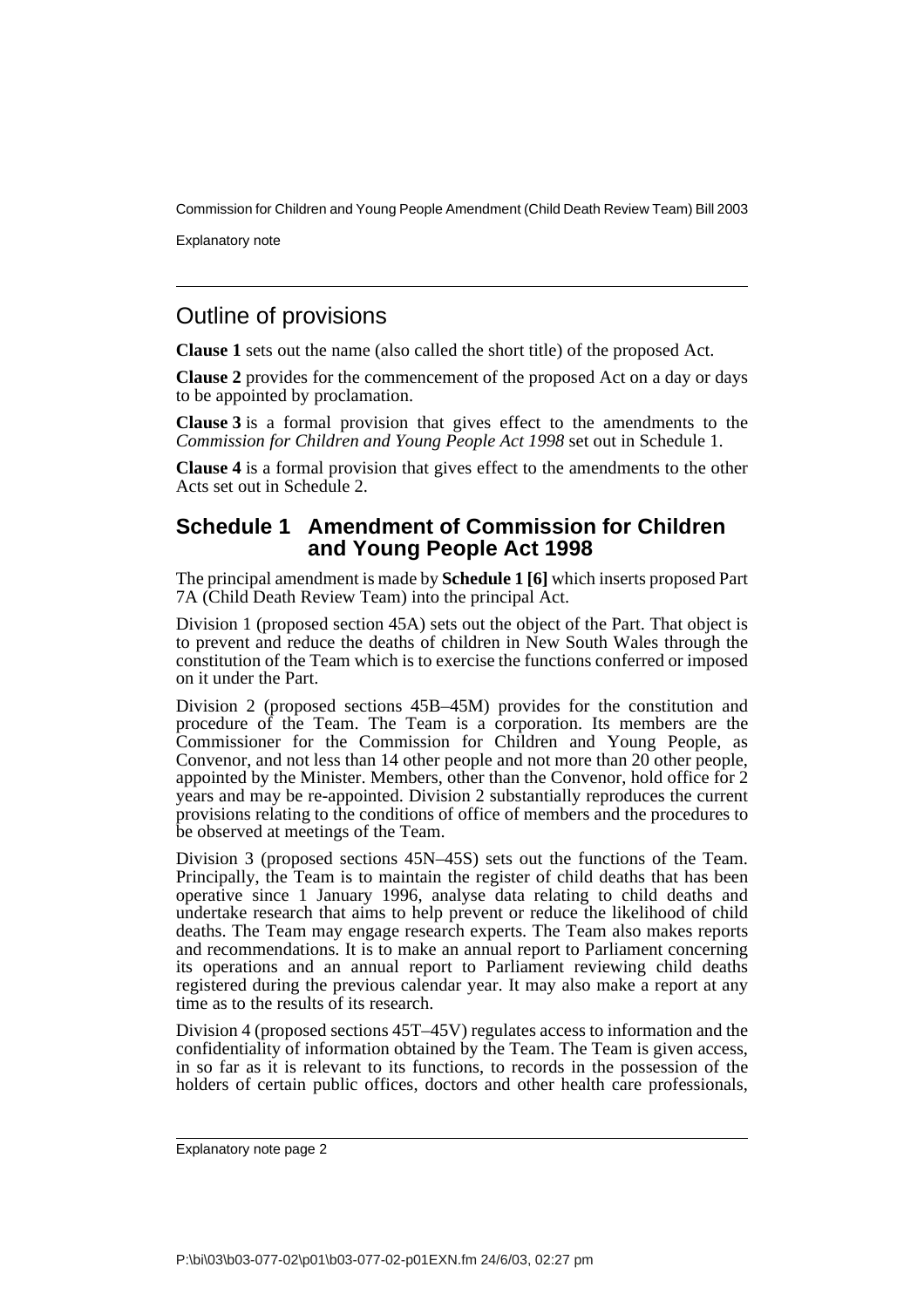Explanatory note

welfare service providers and principals of non-government schools. Records in the hands of the Team are strictly confidential and their production cannot be compelled by courts or tribunals. Team members, the staff of the Team and other persons who do work for the Team may only divulge information for the limited purposes specified in proposed section 45U. A person who divulges information in breach of the provision, and a person who dishonestly obtains information acquired by or on behalf of the Team, commits a criminal offence and is liable on conviction to a maximum penalty of 50 penalty units (currently \$5,500) or imprisonment for 12 months, or both.

Division 5 (proposed sections 45W and 45X) deals with miscellaneous matters. It provides for the manner of execution of documents by the Team and it requires the Minister to review proposed Part 7A after 5 years from the commencement of the proposed Part.

**Schedule 1 [1]** inserts a definition of *Child Death Review Team* or *Team* for the purposes of the principal Act.

**Schedule 1 [2]** requires the Commission for Children and Young People (the *Commission*) to assist the Team in the exercise of its functions under proposed Part 7A.

**Schedule 1 [3] and [10]** make minor and consequential amendments.

**Schedule 1 [4]** makes a consequential amendment to ensure the confidentiality of information obtained by the Commission relating to child deaths.

**Schedule 1 [5]** enables the Parliamentary Joint Committee known as the Committee on Children and Young People to monitor and review the exercise by the Team of its functions in the same way as it monitors and reviews the exercise by the Commission of its functions.

**Schedule 1 [7] and [8]** protect members of the Team and persons working under its direction from personal liability for things done in good faith in executing its functions under the principal Act or any other Act.

**Schedule 1 [9]** enables the making of regulations concerning the constitution, functions, procedures and other matters relating to the Team.

**Schedule 1 [11]** enables the making of regulations of a savings or transitional nature as a consequence of the enactment of the proposed Act.

**Schedule 1 [12]** inserts some transitional provisions. It provides that the Team is to be a continuation of, and the same legal entity as, the previous Team. Existing Team members retain their membership for the balance of their terms of office. The annual reports of the Team for the year ending 30 June 2003 are to be prepared in accordance with the new provisions rather than the old ones under the *Children (Care and Protection) Act 1987*.

Explanatory note page 3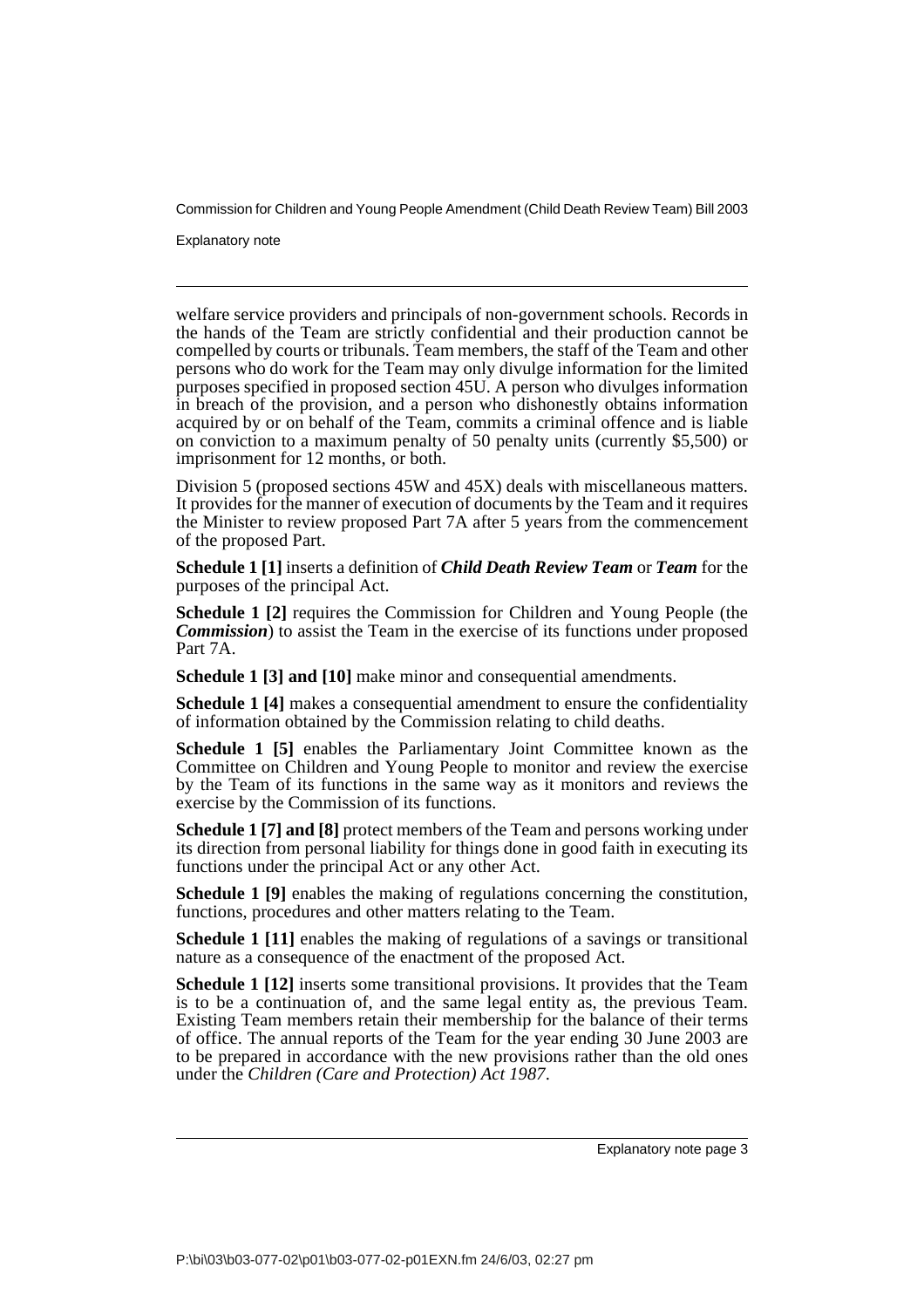Explanatory note

## **Schedule 2 Amendment of other Acts**

**Schedule 2.1** omits uncommenced provisions in the *Children and Young Persons (Care and Protection) Act 1998* relating to the Team.

**Schedule 2.2** omits the current provisions in the *Children (Care and Protection) Act 1987* relating to the Team.

**Schedule 2.3** amends the *Community Services (Complaints, Reviews and Monitoring) Act 1993*. It provides that the annual report of the Ombudsman on reviewable deaths is to cover the same period as the Team's annual report on child deaths. It enables the making of regulations of a savings and transitional nature as a consequence of the enactment of the proposed Act. It requires the Ombudsman's annual report on reviewable deaths for the year ending 30 June 2003 to be prepared in accordance with the amended provision.

Explanatory note page 4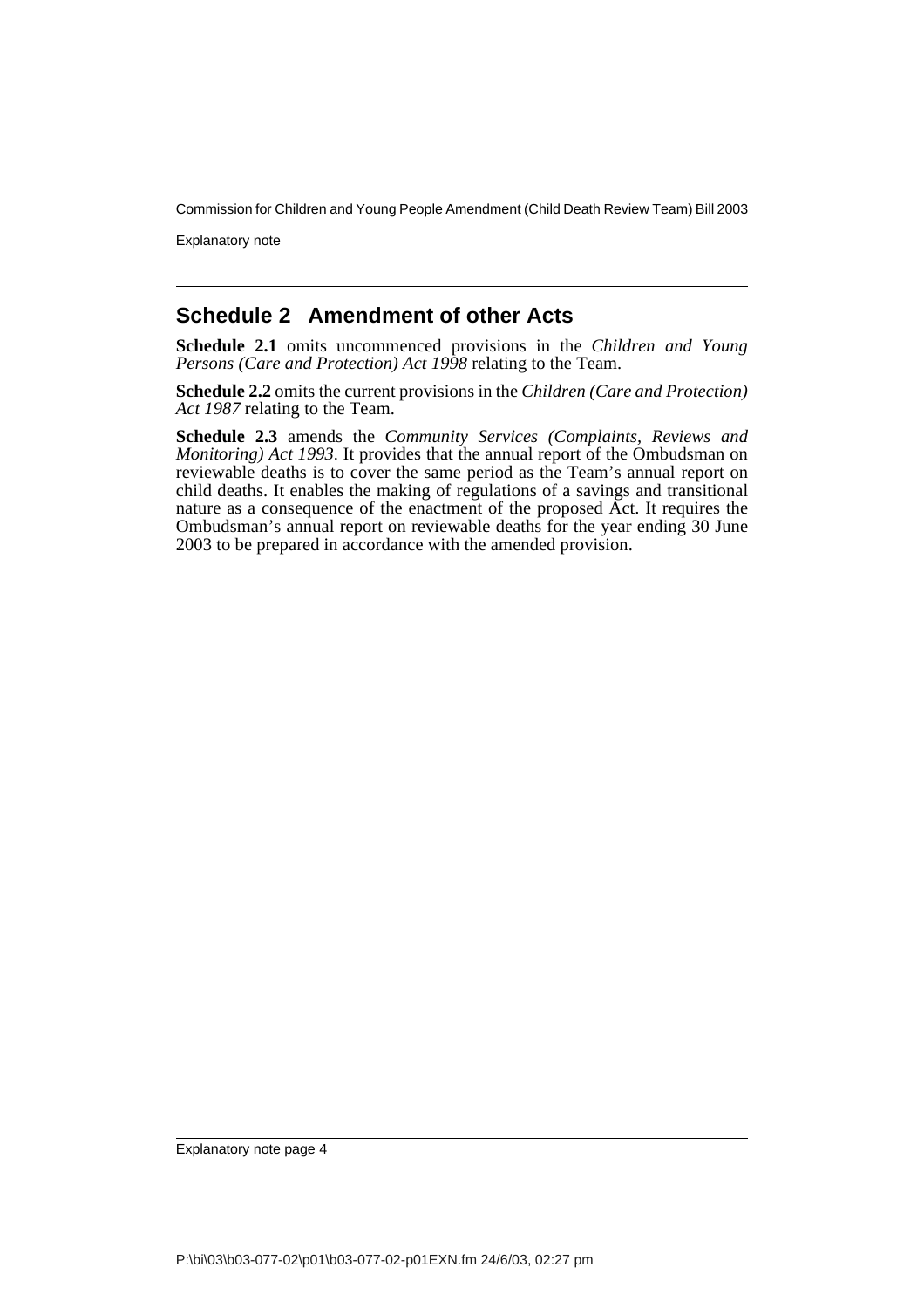First print



New South Wales

# **Commission for Children and Young People Amendment (Child Death Review Team) Bill 2003**

## **Contents**

|                  |   |                                                                          | Page |
|------------------|---|--------------------------------------------------------------------------|------|
|                  |   | Name of Act                                                              |      |
|                  |   | Commencement                                                             |      |
|                  | 3 | Amendment of Commission for Children and Young People<br>Act 1998 No 146 | ົ    |
|                  | 4 | Amendment of other Acts                                                  |      |
| <b>Schedules</b> |   |                                                                          |      |
|                  |   | Amendment of Commission for Children and Young People<br>Act 1998        |      |
|                  |   | Amendment of other Acts                                                  | 16   |

b03-077-02.p01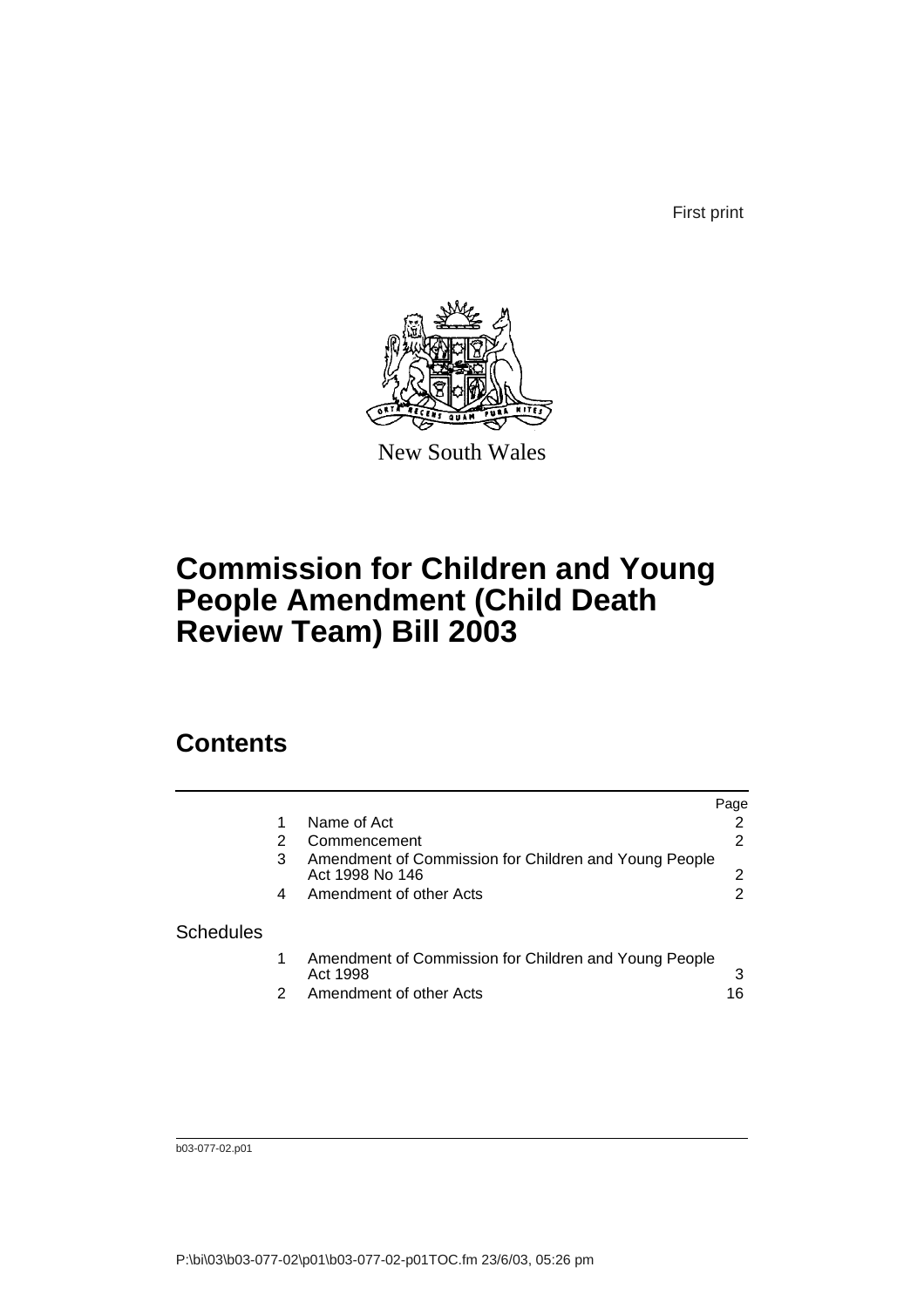Page

Contents page 2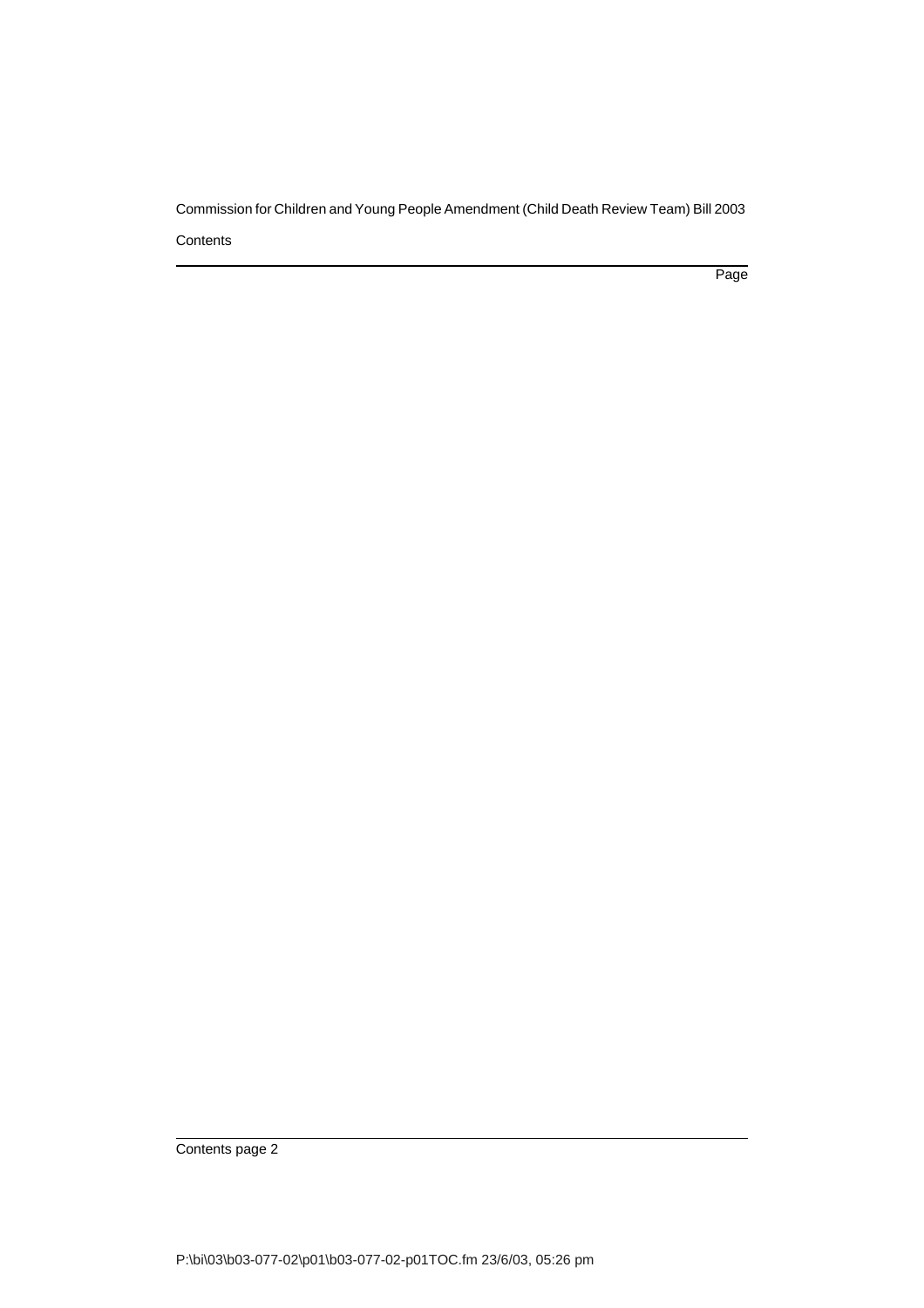

New South Wales

# **Commission for Children and Young People Amendment (Child Death Review Team) Bill 2003**

No , 2003

### **A Bill for**

An Act to amend the *Commission for Children and Young People Act 1998* with respect to the constitution, functions, procedures and other matters relating to the Child Death Review Team; to make consequential amendments to other Acts; and for other purposes.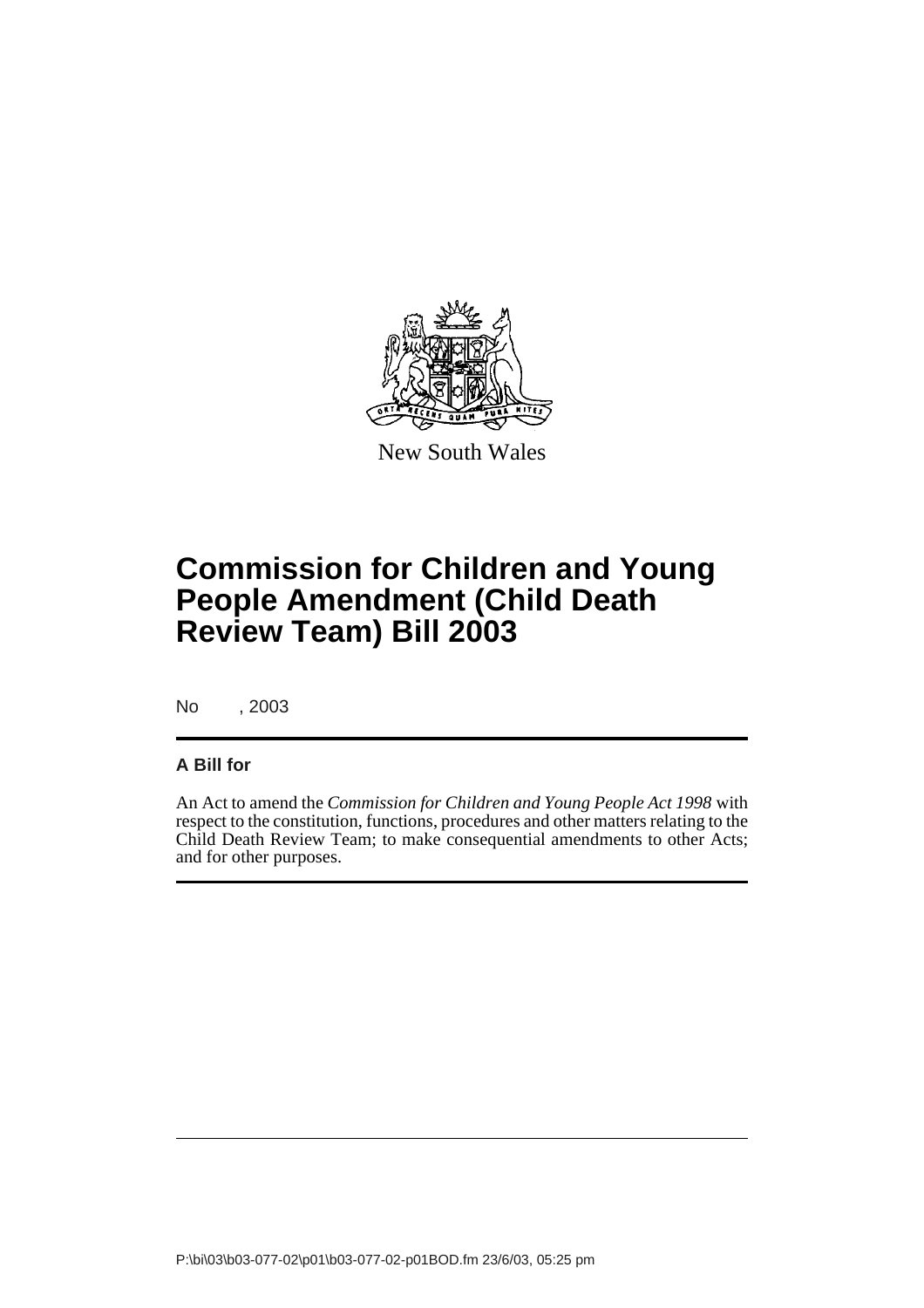<span id="page-7-3"></span><span id="page-7-2"></span><span id="page-7-1"></span><span id="page-7-0"></span>

|   | The Legislature of New South Wales enacts:                                                                       | 1                   |
|---|------------------------------------------------------------------------------------------------------------------|---------------------|
| 1 | Name of Act                                                                                                      | 2                   |
|   | This Act is the <i>Commission for Children and Young People</i><br>Amendment (Child Death Review Team) Act 2003. | 3<br>$\overline{4}$ |
| 2 | <b>Commencement</b>                                                                                              | 5                   |
|   | This Act commences on a day or days to be appointed by<br>proclamation.                                          | 6<br>$\overline{7}$ |
| 3 | Amendment of Commission for Children and Young People Act 1998<br><b>No 146</b>                                  | 8<br>9              |
|   | The Commission for Children and Young People Act 1998 is<br>amended as set out in Schedule 1.                    | 10<br>11            |
| 4 | <b>Amendment of other Acts</b>                                                                                   | 12                  |
|   | Each Act specified in Schedule 2 is amended in the manner set out<br>in that Schedule.                           | 13<br>14            |
|   |                                                                                                                  |                     |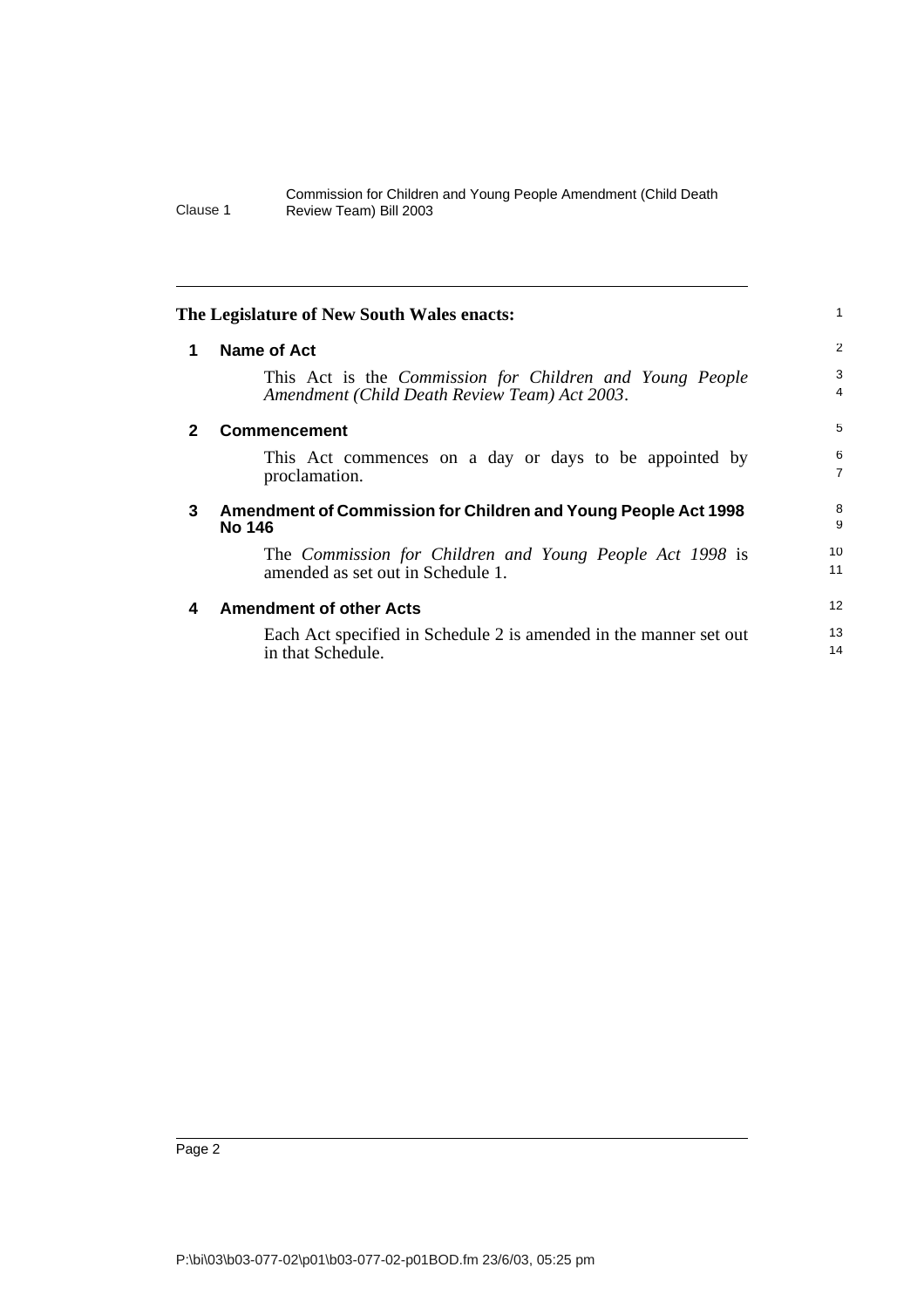Amendment of Commission for Children and Young People Act 1998 Schedule 1

<span id="page-8-0"></span>

|       |                   | <b>Schedule 1 Amendment of Commission for Children</b><br>and Young People Act 1998<br>(Section 3)          |                     |
|-------|-------------------|-------------------------------------------------------------------------------------------------------------|---------------------|
| $[1]$ |                   | <b>Section 3 Definitions</b>                                                                                | $\overline{4}$      |
|       |                   | Insert in alphabetical order in section $3(1)$ :                                                            | 5                   |
|       |                   | <b>Child Death Review Team or Team means the Child Death</b><br>Review Team established under Part 7A.      | 6<br>$\overline{7}$ |
|       |                   | <b>Convenor</b> means Convenor of the Child Death Review Team.                                              | 8                   |
| [2]   |                   | <b>Section 11 Principal functions of Commission</b>                                                         | 9                   |
|       |                   | Insert after section 11 (j):                                                                                | 10                  |
|       |                   | to support and assist the Child Death Review Team in<br>(k)<br>the exercise of its functions under Part 7A. | 11<br>12            |
| [3]   | Section 11, note  |                                                                                                             | 13                  |
|       | Omit the note.    |                                                                                                             | 14                  |
| [4]   | agencies          | Section 15 Referral of matters to police and other investigative                                            | 15<br>16            |
|       | section $15(1)$ . | Insert "(other than its functions under section 11 $(k)$ )" after "functions" in                            | 17<br>18            |
| [5]   |                   | <b>Section 28 Functions of Committee</b>                                                                    | 19                  |
|       |                   | Insert after section 28 (3):                                                                                | 20                  |
|       | (4)               | A reference in this section to the Commission includes a<br>reference to the Child Death Review Team.       | 21<br>22            |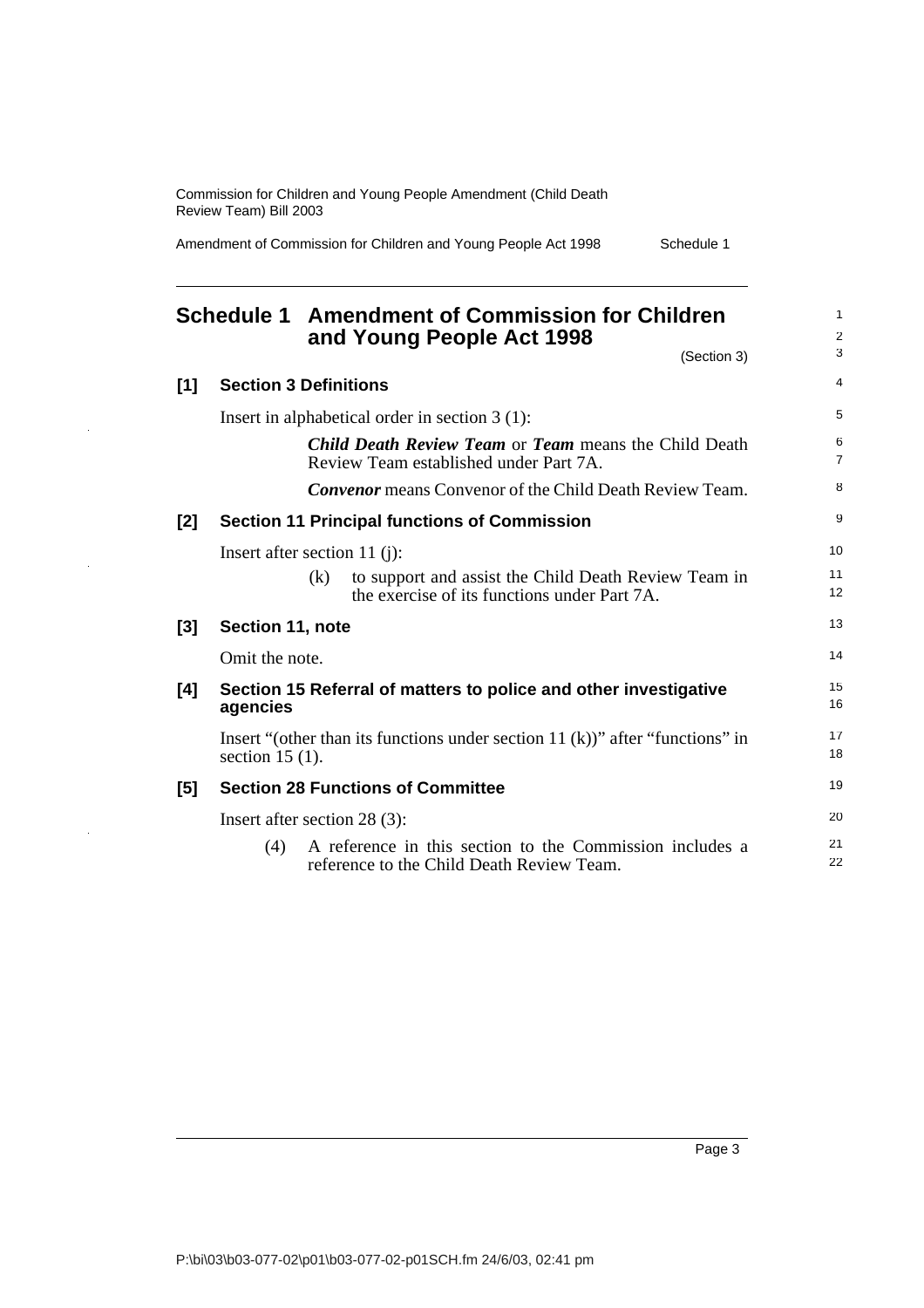Schedule 1 Amendment of Commission for Children and Young People Act 1998

| [6] | Part 7A              |                   |                                                                                                                                                                                                                                            | 1                |  |  |
|-----|----------------------|-------------------|--------------------------------------------------------------------------------------------------------------------------------------------------------------------------------------------------------------------------------------------|------------------|--|--|
|     | Insert after Part 7: |                   |                                                                                                                                                                                                                                            |                  |  |  |
|     |                      | Part 7A           | <b>Child Death Review Team</b>                                                                                                                                                                                                             | 3                |  |  |
|     |                      | <b>Division 1</b> | <b>Object of Part</b>                                                                                                                                                                                                                      | 4                |  |  |
|     | 45A                  |                   | <b>Object of Part</b>                                                                                                                                                                                                                      | 5                |  |  |
|     |                      |                   | The object of this Part is to prevent and reduce the deaths of<br>children in New South Wales through the constitution of the<br>Child Death Review Team which is to exercise the functions<br>conferred or imposed on it under this Part. | 6<br>7<br>8<br>9 |  |  |
|     |                      | <b>Division 2</b> | <b>Constitution and procedure of the Team</b>                                                                                                                                                                                              | 10               |  |  |
|     | 45B                  |                   | <b>Constitution of the Team</b>                                                                                                                                                                                                            | 11               |  |  |
|     |                      |                   | There is established by this Act a corporation to be known as<br>the Child Death Review Team.                                                                                                                                              | 12<br>13         |  |  |
|     | 45C                  |                   | <b>Composition of the Team</b>                                                                                                                                                                                                             | 14               |  |  |
|     |                      | (1)               | The Team is to consist of:                                                                                                                                                                                                                 | 15               |  |  |
|     |                      |                   | the Commissioner, who is to be the Convenor of the<br>(a)<br>Team, and                                                                                                                                                                     | 16<br>17         |  |  |
|     |                      |                   | persons appointed by the Minister.<br>(b)                                                                                                                                                                                                  | 18               |  |  |
|     |                      | (2)               | The Team is to include representatives of each of the<br>following:                                                                                                                                                                        | 19<br>20         |  |  |
|     |                      |                   | (a)<br>the Department of Community Services,                                                                                                                                                                                               | 21               |  |  |
|     |                      |                   | the Department of Health,<br>(b)                                                                                                                                                                                                           | 22               |  |  |
|     |                      |                   | <b>NSW Police,</b><br>(c)                                                                                                                                                                                                                  | 23               |  |  |
|     |                      |                   | the Department of Education and Training,<br>(d)                                                                                                                                                                                           | 24               |  |  |
|     |                      |                   | the Attorney General's Department,<br>(e)                                                                                                                                                                                                  | 25               |  |  |
|     |                      |                   | (f)<br>the Office of the Coroner,                                                                                                                                                                                                          | 26               |  |  |
|     |                      |                   | the Department of Ageing, Disability and Home Care.<br>(g)                                                                                                                                                                                 | 27               |  |  |
|     |                      | (3)               | Each representative referred to in subsection $(2)$ is to be<br>nominated by the Minister responsible for the organisation<br>concerned.                                                                                                   | 28<br>29<br>30   |  |  |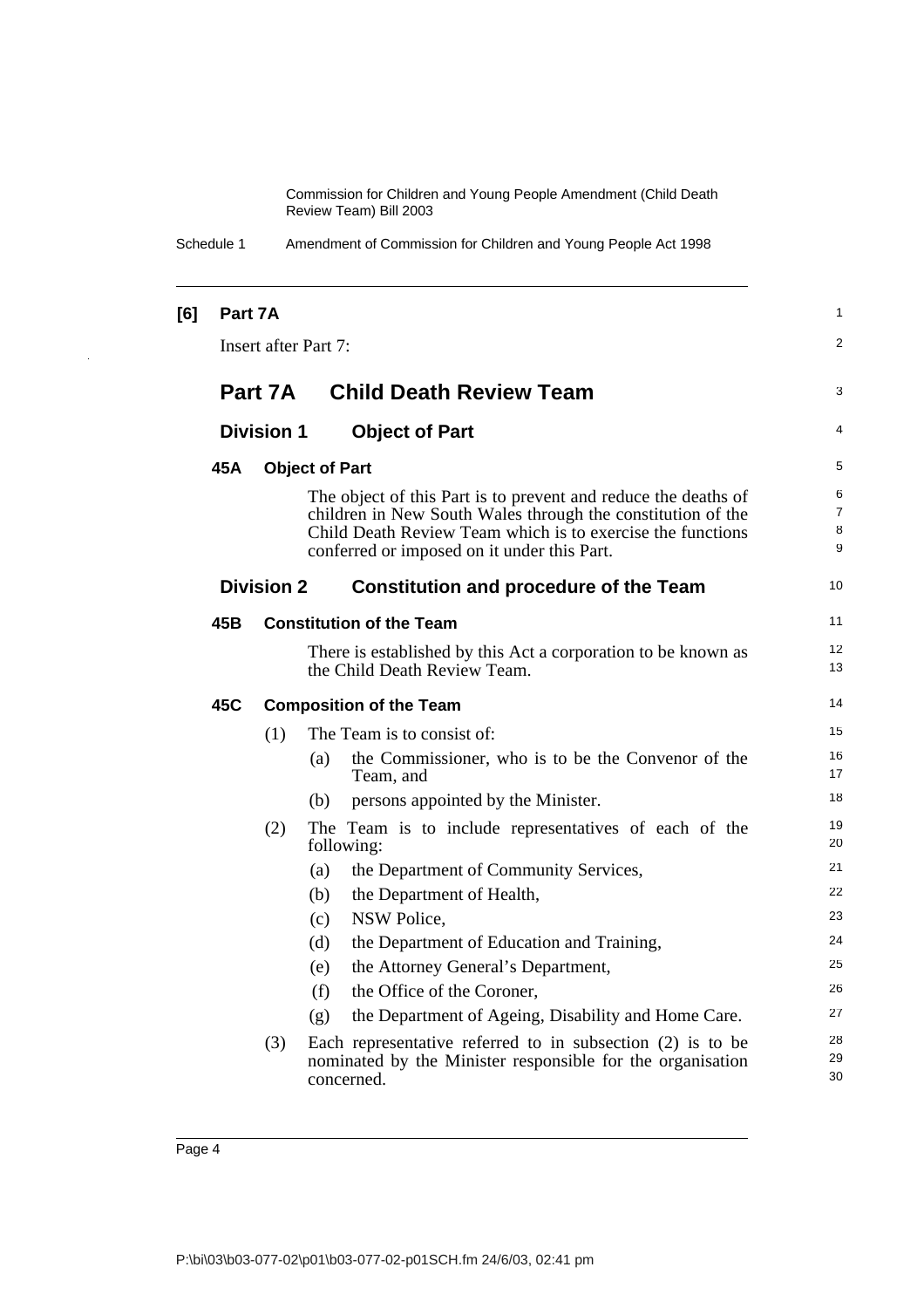| Amendment of Commission for Children and Young People Act 1998 | Schedule 1 |
|----------------------------------------------------------------|------------|
|----------------------------------------------------------------|------------|

|      | (4) | In addition, the Team is to include persons recommended by<br>the Convenor and who, in the opinion of the Minister, are:                                                                                                 | 1<br>$\overline{2}$      |
|------|-----|--------------------------------------------------------------------------------------------------------------------------------------------------------------------------------------------------------------------------|--------------------------|
|      |     | (a)<br>experts in health care, research methodology, child<br>development or child protection, or                                                                                                                        | 3<br>$\overline{4}$      |
|      |     | persons who, because of their qualifications or<br>(b)<br>experience, or both, are likely to make a valuable<br>contribution to the work of the Team.                                                                    | 5<br>6<br>$\overline{7}$ |
|      | (5) | The Minister is to appoint 2 persons who are Aboriginal<br>(within the meaning of the <i>Aboriginal Land Rights Act 1983</i> )<br>as members of the Team.                                                                | 8<br>9<br>10             |
|      | (6) | The Team must consist of not less than 14 members (in<br>addition to the Convenor) and not more than 20 members (in<br>addition to the Convenor) at any one time.                                                        | 11<br>12<br>13           |
|      | (7) | A person who is a member of the Legislative Council or the<br>Legislative Assembly is not eligible to be a member of the<br>Team.                                                                                        | 14<br>15<br>16           |
| 45D  |     | <b>Deputy Convenor</b>                                                                                                                                                                                                   | 17                       |
|      | (1) | The members of the Team are to elect one of their number as<br>the Deputy Convenor of the Team.                                                                                                                          | 18<br>19                 |
|      | (2) | The member so elected holds office as Deputy Convenor for<br>the balance of the member's term of office, subject to<br>subsection $(3)$ .                                                                                | 20<br>21<br>22           |
|      | (3) | A person holding the office of Deputy Convenor vacates that<br>office if the person:                                                                                                                                     | 23<br>24                 |
|      |     | is removed from that office by the Minister under<br>(a)<br>section 45H, or                                                                                                                                              | 25<br>26                 |
|      |     | resigns that office by instrument in writing addressed to<br>(b)<br>the Minister, or                                                                                                                                     | 27<br>28                 |
|      |     | ceases to be a member.<br>(c)                                                                                                                                                                                            | 29                       |
| 45E. |     | Term of office of members                                                                                                                                                                                                | 30                       |
|      |     | A member, other than the Convenor, holds office for such<br>period (not exceeding 2 years) as is specified in the member's<br>instrument of appointment, but is eligible (if otherwise<br>qualified) for re-appointment. | 31<br>32<br>33<br>34     |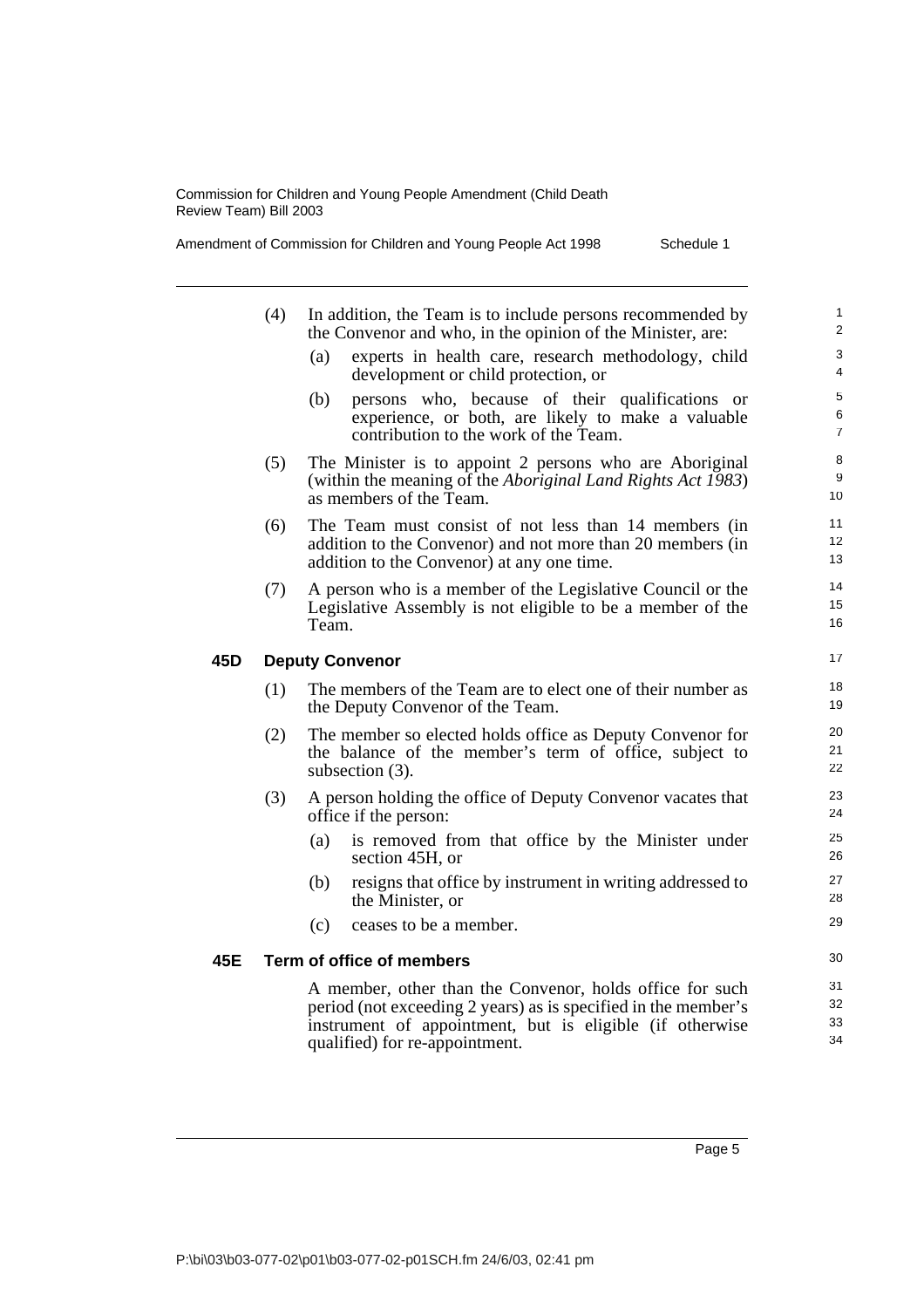Schedule 1 Amendment of Commission for Children and Young People Act 1998

#### **45F Remuneration**

A member, other than the Convenor or a representative of a department of the government, NSW Police or a statutory body, is entitled to be paid such remuneration and allowances (including travelling or subsistence allowances) as may be determined by the Minister.

#### **45G Vacancy in office of member**

- (1) The office of a member, other than the Convenor, becomes vacant if the member:
	- (a) dies, or
	- (b) completes a term of office and is not re-appointed, or
	- (c) resigns the office by instrument in writing addressed to the Minister, or
	- (d) is absent from 4 consecutive meetings of the Team of which reasonable notice has been given to the member personally or in the ordinary course of post, except on leave granted by the Team or unless, before the expiration of 4 weeks after the last of those meetings, the member is excused by the Minister for having been absent from those meetings, or
	- (e) becomes bankrupt, applies to take the benefit of any law for the relief of bankrupt or insolvent debtors, compounds with his or her creditors or makes an assignment of his or her remuneration for their benefit, or
	- (f) becomes a mentally incapacitated person, or
	- (g) is convicted in New South Wales of an offence that is punishable by imprisonment for 12 months or more or is convicted elsewhere than in New South Wales of an offence that, if committed in New South Wales, would be an offence so punishable, or
	- (h) is removed from office by the Minister under section 45H, or
	- (i) is the subject of a communication in writing to the Minister by the Minister that nominated the member, stating that he or she no longer represents that organisation.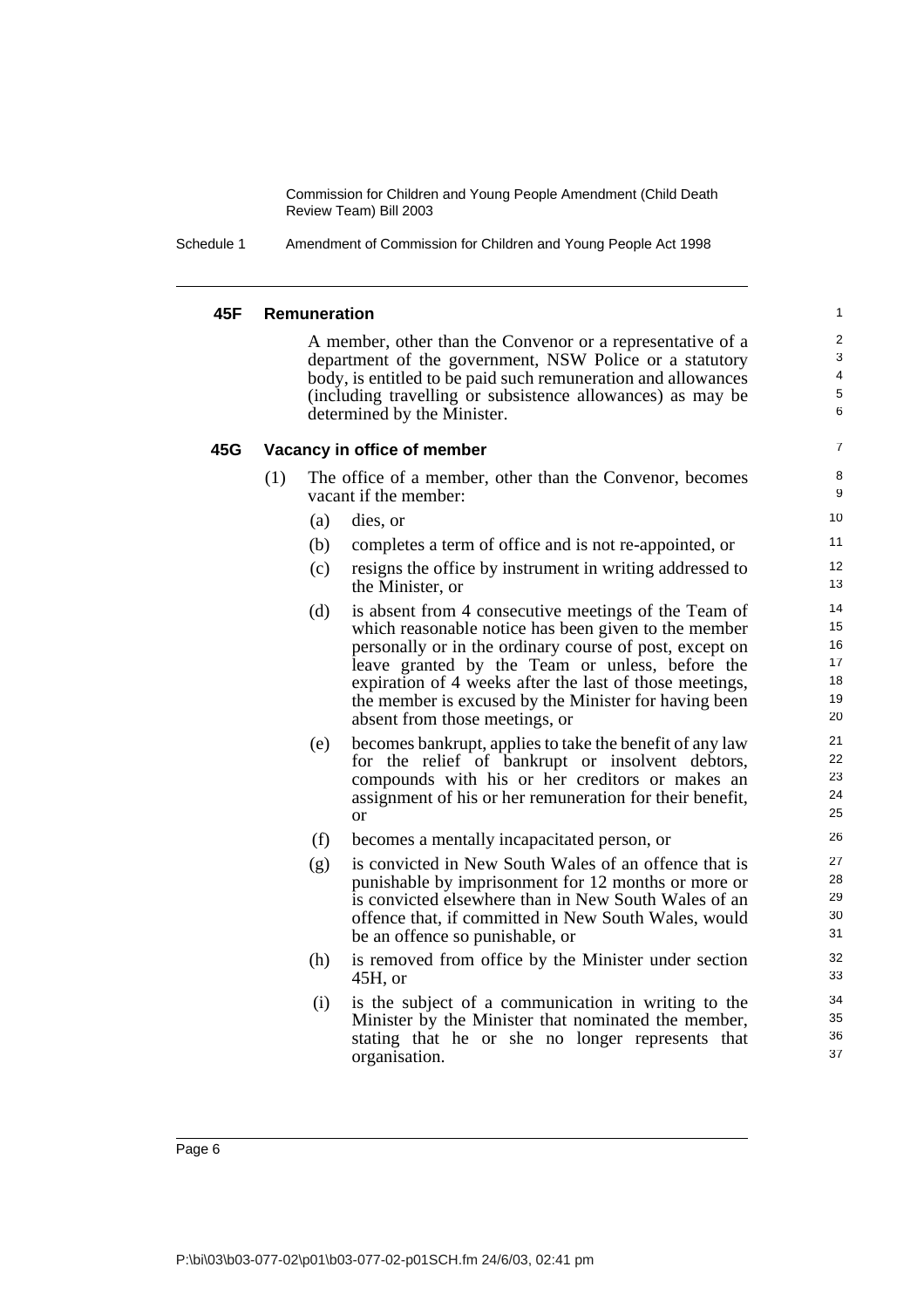| (2)<br>If the office of any member becomes vacant, another person<br>is, subject to this Part, to be appointed to fill the vacancy.<br><b>Removal from office</b><br>The Minister may remove a member, other than the<br>Convenor, from office for incapacity, incompetence or<br>misbehaviour.<br><b>Effect of certain other Acts</b><br>Chapter 2 of the <i>Public Sector Employment and Management</i><br>(1)<br>Act 2002 does not apply to or in respect of the appointment of<br>a person as a member.<br>(2)<br>If by or under any Act provision is made:<br>requiring a person who is the holder of a specified<br>(a)<br>office to devote the whole of his or her time to the duties<br>of that office, or<br>(b)<br>prohibiting the person from engaging in employment<br>outside the duties of that office,<br>that provision does not operate to disqualify that person from<br>holding that office and also the office of a member or from<br>accepting and retaining any remuneration payable to the<br>person under this Part as a member.<br><b>General procedure</b><br>The procedure for the calling of meetings of the Team and for<br>(1)<br>the conduct of business at those meetings is to be as<br>determined by the Convenor.<br>The Team is to meet not less than 4 times in each calendar<br>(2)<br>year.<br><b>Quorum for meetings</b><br>A majority of persons for the time being holding office as<br>members of the Team constitutes a quorum for any meeting<br>of the Team.<br><b>Presiding member</b> |     |     |                                                             |
|---------------------------------------------------------------------------------------------------------------------------------------------------------------------------------------------------------------------------------------------------------------------------------------------------------------------------------------------------------------------------------------------------------------------------------------------------------------------------------------------------------------------------------------------------------------------------------------------------------------------------------------------------------------------------------------------------------------------------------------------------------------------------------------------------------------------------------------------------------------------------------------------------------------------------------------------------------------------------------------------------------------------------------------------------------------------------------------------------------------------------------------------------------------------------------------------------------------------------------------------------------------------------------------------------------------------------------------------------------------------------------------------------------------------------------------------------------------------------------------------------------------------------------------|-----|-----|-------------------------------------------------------------|
|                                                                                                                                                                                                                                                                                                                                                                                                                                                                                                                                                                                                                                                                                                                                                                                                                                                                                                                                                                                                                                                                                                                                                                                                                                                                                                                                                                                                                                                                                                                                       |     |     |                                                             |
|                                                                                                                                                                                                                                                                                                                                                                                                                                                                                                                                                                                                                                                                                                                                                                                                                                                                                                                                                                                                                                                                                                                                                                                                                                                                                                                                                                                                                                                                                                                                       | 45H |     |                                                             |
|                                                                                                                                                                                                                                                                                                                                                                                                                                                                                                                                                                                                                                                                                                                                                                                                                                                                                                                                                                                                                                                                                                                                                                                                                                                                                                                                                                                                                                                                                                                                       |     |     |                                                             |
|                                                                                                                                                                                                                                                                                                                                                                                                                                                                                                                                                                                                                                                                                                                                                                                                                                                                                                                                                                                                                                                                                                                                                                                                                                                                                                                                                                                                                                                                                                                                       | 45I |     |                                                             |
|                                                                                                                                                                                                                                                                                                                                                                                                                                                                                                                                                                                                                                                                                                                                                                                                                                                                                                                                                                                                                                                                                                                                                                                                                                                                                                                                                                                                                                                                                                                                       |     |     |                                                             |
|                                                                                                                                                                                                                                                                                                                                                                                                                                                                                                                                                                                                                                                                                                                                                                                                                                                                                                                                                                                                                                                                                                                                                                                                                                                                                                                                                                                                                                                                                                                                       |     |     |                                                             |
|                                                                                                                                                                                                                                                                                                                                                                                                                                                                                                                                                                                                                                                                                                                                                                                                                                                                                                                                                                                                                                                                                                                                                                                                                                                                                                                                                                                                                                                                                                                                       |     |     |                                                             |
|                                                                                                                                                                                                                                                                                                                                                                                                                                                                                                                                                                                                                                                                                                                                                                                                                                                                                                                                                                                                                                                                                                                                                                                                                                                                                                                                                                                                                                                                                                                                       |     |     |                                                             |
|                                                                                                                                                                                                                                                                                                                                                                                                                                                                                                                                                                                                                                                                                                                                                                                                                                                                                                                                                                                                                                                                                                                                                                                                                                                                                                                                                                                                                                                                                                                                       |     |     |                                                             |
|                                                                                                                                                                                                                                                                                                                                                                                                                                                                                                                                                                                                                                                                                                                                                                                                                                                                                                                                                                                                                                                                                                                                                                                                                                                                                                                                                                                                                                                                                                                                       | 45J |     |                                                             |
|                                                                                                                                                                                                                                                                                                                                                                                                                                                                                                                                                                                                                                                                                                                                                                                                                                                                                                                                                                                                                                                                                                                                                                                                                                                                                                                                                                                                                                                                                                                                       |     |     |                                                             |
|                                                                                                                                                                                                                                                                                                                                                                                                                                                                                                                                                                                                                                                                                                                                                                                                                                                                                                                                                                                                                                                                                                                                                                                                                                                                                                                                                                                                                                                                                                                                       |     |     |                                                             |
|                                                                                                                                                                                                                                                                                                                                                                                                                                                                                                                                                                                                                                                                                                                                                                                                                                                                                                                                                                                                                                                                                                                                                                                                                                                                                                                                                                                                                                                                                                                                       | 45K |     |                                                             |
|                                                                                                                                                                                                                                                                                                                                                                                                                                                                                                                                                                                                                                                                                                                                                                                                                                                                                                                                                                                                                                                                                                                                                                                                                                                                                                                                                                                                                                                                                                                                       |     |     |                                                             |
|                                                                                                                                                                                                                                                                                                                                                                                                                                                                                                                                                                                                                                                                                                                                                                                                                                                                                                                                                                                                                                                                                                                                                                                                                                                                                                                                                                                                                                                                                                                                       | 45L |     |                                                             |
| Convenor, is to preside at any meeting of the Team.                                                                                                                                                                                                                                                                                                                                                                                                                                                                                                                                                                                                                                                                                                                                                                                                                                                                                                                                                                                                                                                                                                                                                                                                                                                                                                                                                                                                                                                                                   |     | (1) | The Convenor, or in the absence of the Convenor, the Deputy |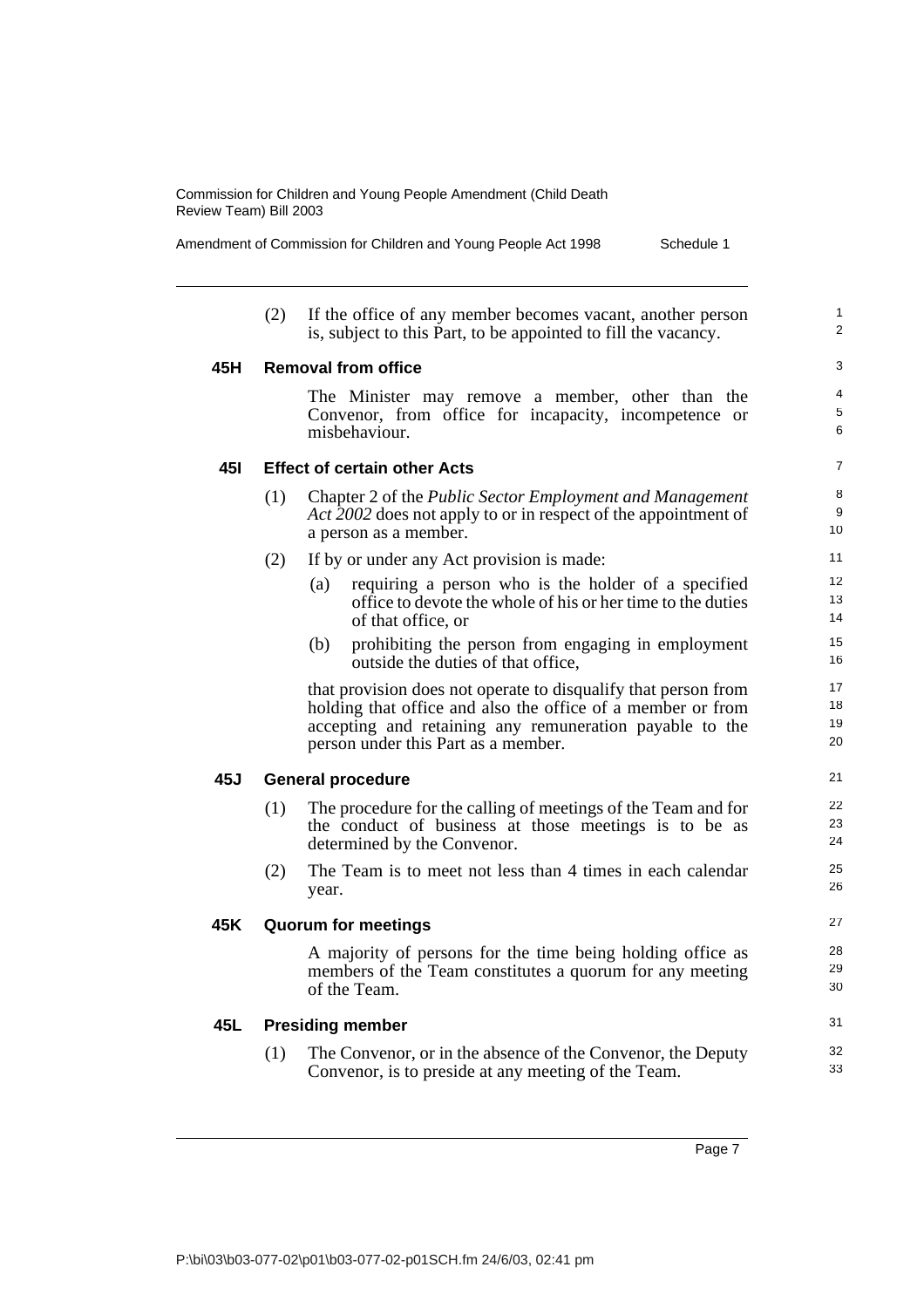|     | (2)               |     | If both the Convenor and the Deputy Convenor are absent<br>from any meeting, a member elected by the members present<br>at the meeting is to preside at that meeting.                                                                                                                                                       |
|-----|-------------------|-----|-----------------------------------------------------------------------------------------------------------------------------------------------------------------------------------------------------------------------------------------------------------------------------------------------------------------------------|
|     | (3)               |     | The presiding member has a deliberative vote and, in the<br>event of an equality of votes, has a second or casting vote.                                                                                                                                                                                                    |
| 45M | <b>Voting</b>     |     |                                                                                                                                                                                                                                                                                                                             |
|     |                   |     | A decision supported by a majority of the votes cast at a<br>meeting of the Team at which a quorum is present is the<br>decision of the Team.                                                                                                                                                                               |
|     | <b>Division 3</b> |     | <b>Functions of the Team</b>                                                                                                                                                                                                                                                                                                |
| 45N |                   |     | <b>Functions of the Team</b>                                                                                                                                                                                                                                                                                                |
|     | (1)               |     | The Team has the following functions:                                                                                                                                                                                                                                                                                       |
|     |                   | (a) | to maintain the register of child deaths occurring in<br>New South Wales that has recorded such deaths since<br>1 January 1996,                                                                                                                                                                                             |
|     |                   | (b) | classify those<br>deaths<br>according<br>to<br>to<br>cause,<br>demographic criteria and other relevant factors,                                                                                                                                                                                                             |
|     |                   | (c) | to analyse data to identify patterns and trends relating to<br>those deaths.                                                                                                                                                                                                                                                |
|     |                   | (d) | with the approval of the Minister, to undertake, alone or<br>with others, research that aims to help prevent or reduce<br>the likelihood of child deaths,                                                                                                                                                                   |
|     |                   | (e) | to make recommendations, arising from the Team's<br>maintenance of the register of child deaths and from its<br>research, as to legislation, policies, practices and<br>services for implementation by government and non-<br>government agencies and the community to prevent or<br>reduce the likelihood of child deaths, |
|     |                   | (f) | to identify areas requiring further research by the Team<br>or other agencies or persons.                                                                                                                                                                                                                                   |
|     | (2)               |     | The Team may not undertake a review of a reviewable death<br>(within the meaning of Part 6 of the Community Services<br>(Complaints, Reviews and Monitoring) Act 1993) but may:                                                                                                                                             |
|     |                   | (a) | include a reviewable death in research that examines a<br>sample or population of child deaths, and                                                                                                                                                                                                                         |

Schedule 1 Amendment of Commission for Children and Young People Act 1998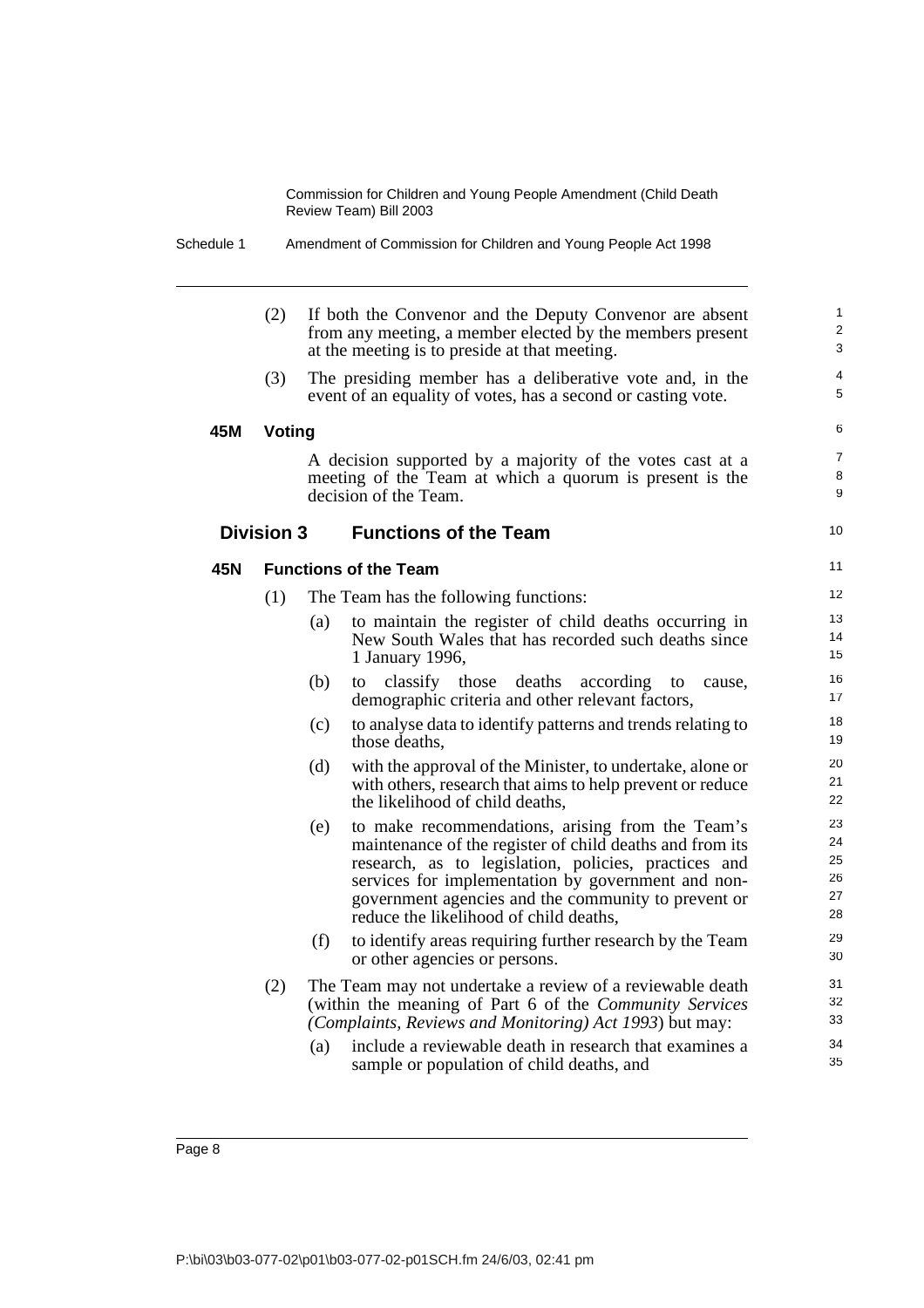Amendment of Commission for Children and Young People Act 1998 Schedule 1

- (b) with the approval of the Minister, conduct research about reviewable deaths.
- (3) Before granting an approval for the purposes of subsection (2) (b), the Minister is to consult with and consider the advice of the Ombudsman.

#### **45O Appointment of expert advisers**

- (1) The Convenor may, otherwise than under a contract of employment, appoint persons with relevant qualifications and experience to advise the Team in the exercise of its functions.
- (2) A person so appointed is entitled to be paid such remuneration and allowances (including travelling and subsistence allowances) as may be determined by the Minister in respect of the person.

#### **45P Annual report to Parliament**

- (1) The Team is required to prepare, within the period of 4 months after 30 June in each year, a report of its operations during the year ended on that 30 June and furnish the report to the Presiding Officer of each House of Parliament.
- (2) A report by the Team under this section must include the following:
	- (a) a description of its activities during that year in relation to each of its functions,
	- (b) details of the extent to which its previous recommendations have been accepted,
	- (c) whether any information has been authorised to be disclosed by the Convenor as referred to in section 45U (1) (b),
	- (d) if the Team has not presented a report to Parliament under section 45R within the previous 3 years, the reasons why such a report has not been presented.
- (3) A report by the Team under this section may include, in relation to any details referred to in subsection (2) (b), comment on the extent to which those recommendations have been implemented in practice.

Page 9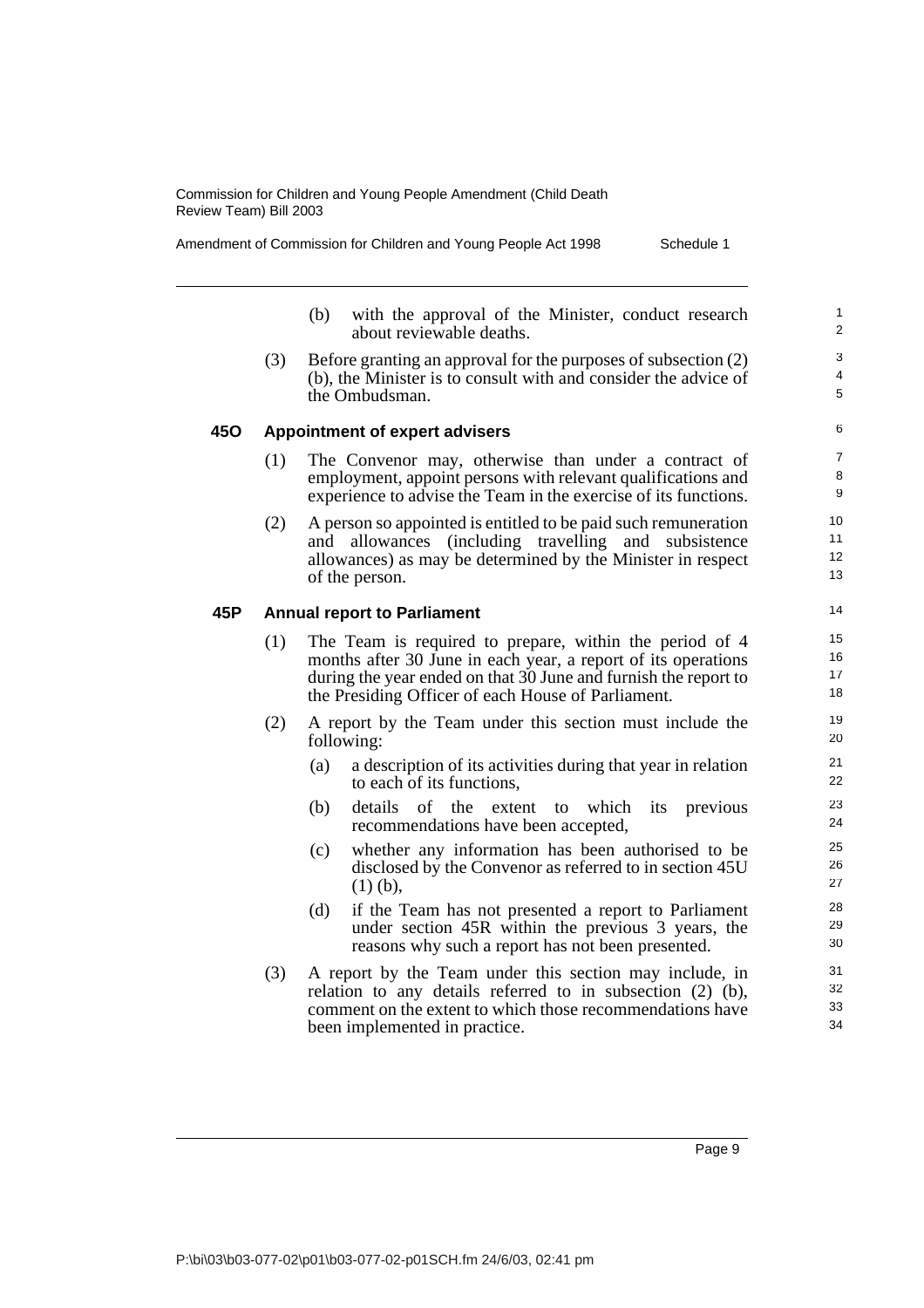Schedule 1 Amendment of Commission for Children and Young People Act 1998

#### **45Q Annual child death review report**

- (1) The Team is required to prepare, within the period of 4 months after 30 June in each year, a report consisting of data collected and analysed in relation to child deaths registered during the previous calendar year and furnish the report to the Presiding Officer of each House of Parliament.
- (2) A report by the Team under this section may include any recommendations made for the purposes of section 45N (1) (e) or (f).

 $\alpha$ 10

26

#### **45R Other reports**

The Team may, at any time, make a report containing the results of research undertaken in exercise of its research functions under section 45N and furnish the report to the Presiding Officer of each House of Parliament.

#### **45S Preparation and presentation of reports**

- (1) Section 25 applies to a report under section 45P, 45Q or 45R in the same way as it applies to a report of the Commission under Part 5.
- (2) Section 26 applies to a report under section 45P, 45Q or 45R in the same way as it applies to a report of the Commission under Part 5.
- (3) A report of the Team under section 45P, 45Q or 45R may be presented separately from any other such report or together with any other such report or as part of a report of the Commission under Part 5.

# **Division 4 Access to and confidentiality of information**

#### **45T Duty of persons to assist the Team**

- (1) It is the duty of each of the following persons, namely:
	- (a) the Director-General, the Department Head, chief executive officer or senior member of any department of the government, statutory body or local authority,
	- (b) the Commissioner of Police,
	- (c) the State Coroner,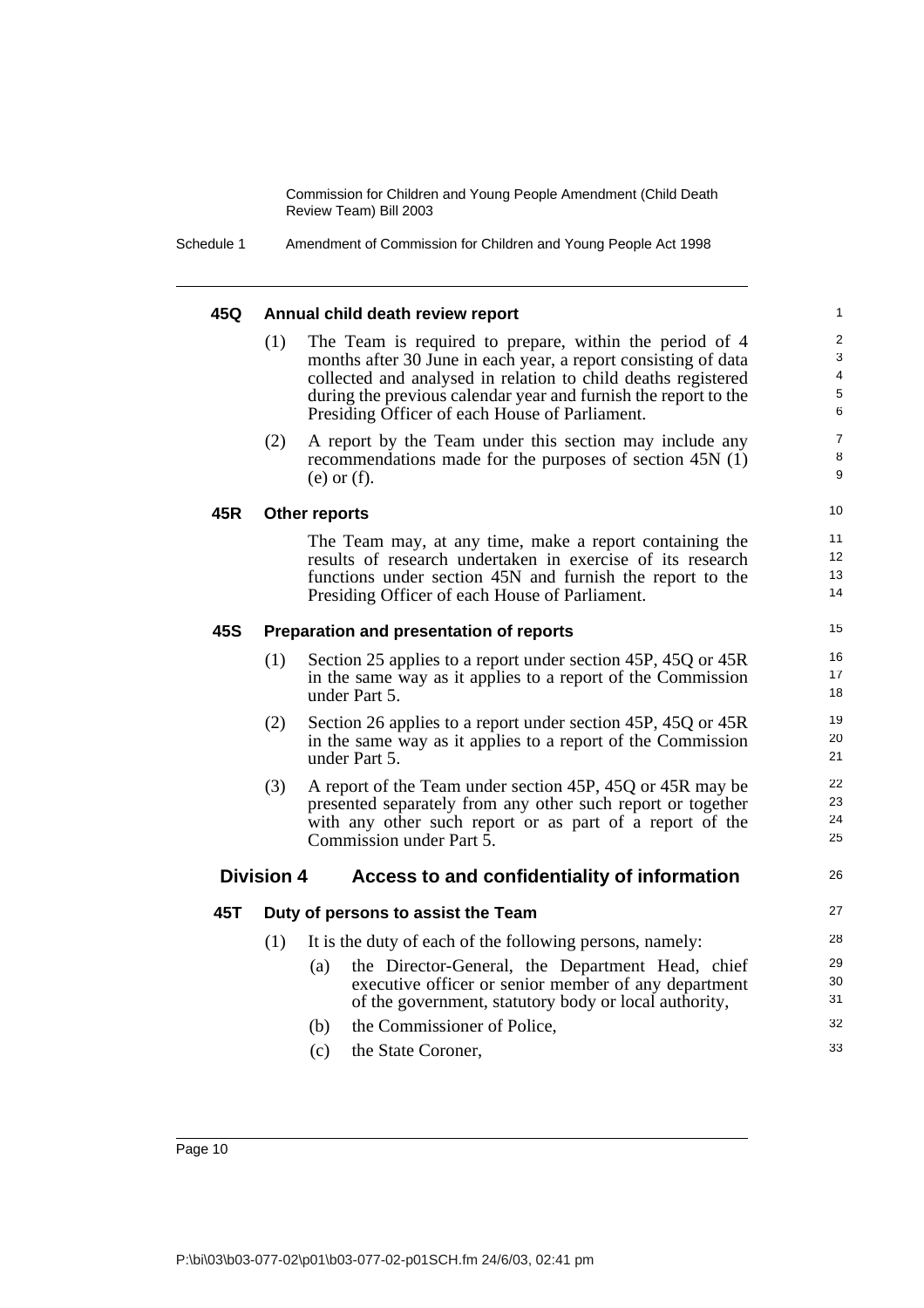Amendment of Commission for Children and Young People Act 1998 Schedule 1

- (d) a medical practitioner or health care professional who, or the head of a body which, delivers health services to children,
- (e) a person who, or the head of a body which, delivers welfare services to children (including family support services, children's services, foster care or residential out-of-home care, and disability services),
- (f) the principal of a non-government school (within the meaning of the *Education Act 1990*),

to provide the Team with full and unrestricted access to records that are under the person's control, or whose production the person may, in an official capacity, reasonably require, being records to which the Team reasonably requires access for the purpose of exercising its functions.

- (2) Access to which the Team is entitled under subsection (1) includes the right to inspect and, on request, to be provided with copies of, any record referred to in that subsection and to inspect any non-documentary evidence associated with any such record.
- (3) A provision of any Act or law that restricts or denies access to records does not prevent a person to whom subsection (1) applies from complying, or affect the person's duty to comply, with that subsection.
- (4) In this section, *record* means any document or other source of information compiled, recorded or stored in written form or on film, or by electronic process, or in any other manner or by any other means.

#### **45U Confidentiality of information**

- (1) A Team-related person must not make a record of, or directly or indirectly disclose to any person, any information (including the contents of any document) that was acquired by the person by reason of being a Team-related person, unless:
	- (a) the record or disclosure is made in good faith for the purpose of exercising a function under this Part, or

Page 11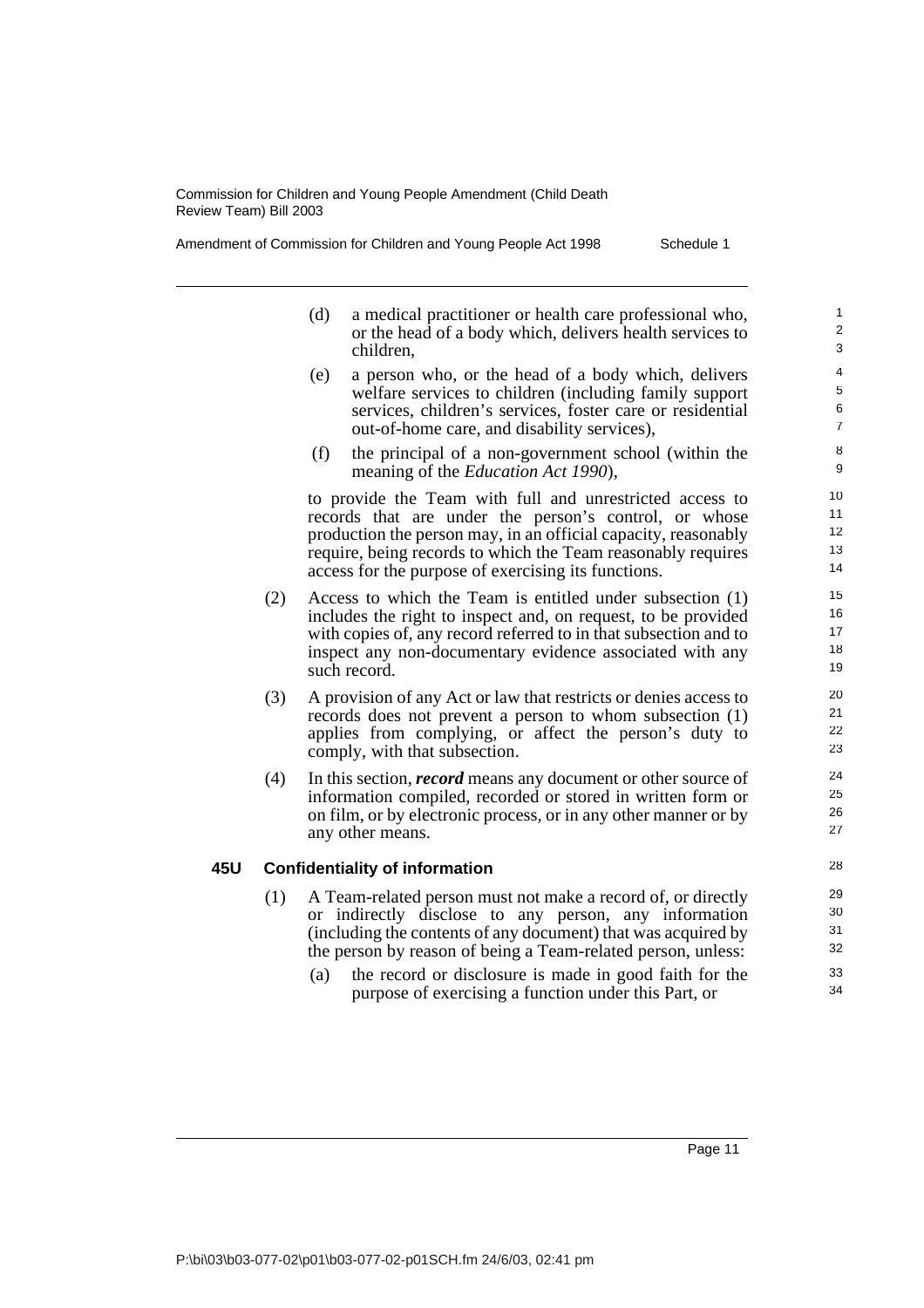Schedule 1 Amendment of Commission for Children and Young People Act 1998

- (b) the record or disclosure is authorised to be made by the Convenor in connection with research that is undertaken for the purpose of helping to prevent or reduce the likelihood of deaths of children in New South Wales, or
- (c) the record or disclosure is made by the Convenor for the purpose of:
	- (i) providing information to the Commissioner of Police in connection with a possible criminal offence, or

- (ii) reporting to the Director-General of the Department of Community Services that a child or class of children may be at risk of harm, or
- (iii) providing information to the State Coroner that may relate to a death that is within the jurisdiction of the State Coroner, whether or not the death has been the subject of an inquest under the *Coroners Act 1980*, or
- (iv) providing information to the Ombudsman concerning the death of a child that is relevant to the exercise of any of the Ombudsman's functions, or
- (d) the record or disclosure is made by a member of the Team to a Minister, or to a Department Head, chief executive officer or senior member of any department of the government or a statutory body, in connection with a draft report prepared for the purpose of section 45P, 45Q or 45R.

Maximum penalty: 50 penalty units or imprisonment for 12 months, or both.

- (2) A Team-related person is not required:
	- (a) to produce to any court any document or other thing that has come into the person's possession, custody or control, or
	- (b) to reveal to any court any information that has come to the person's notice,

by reason of being a Team-related person.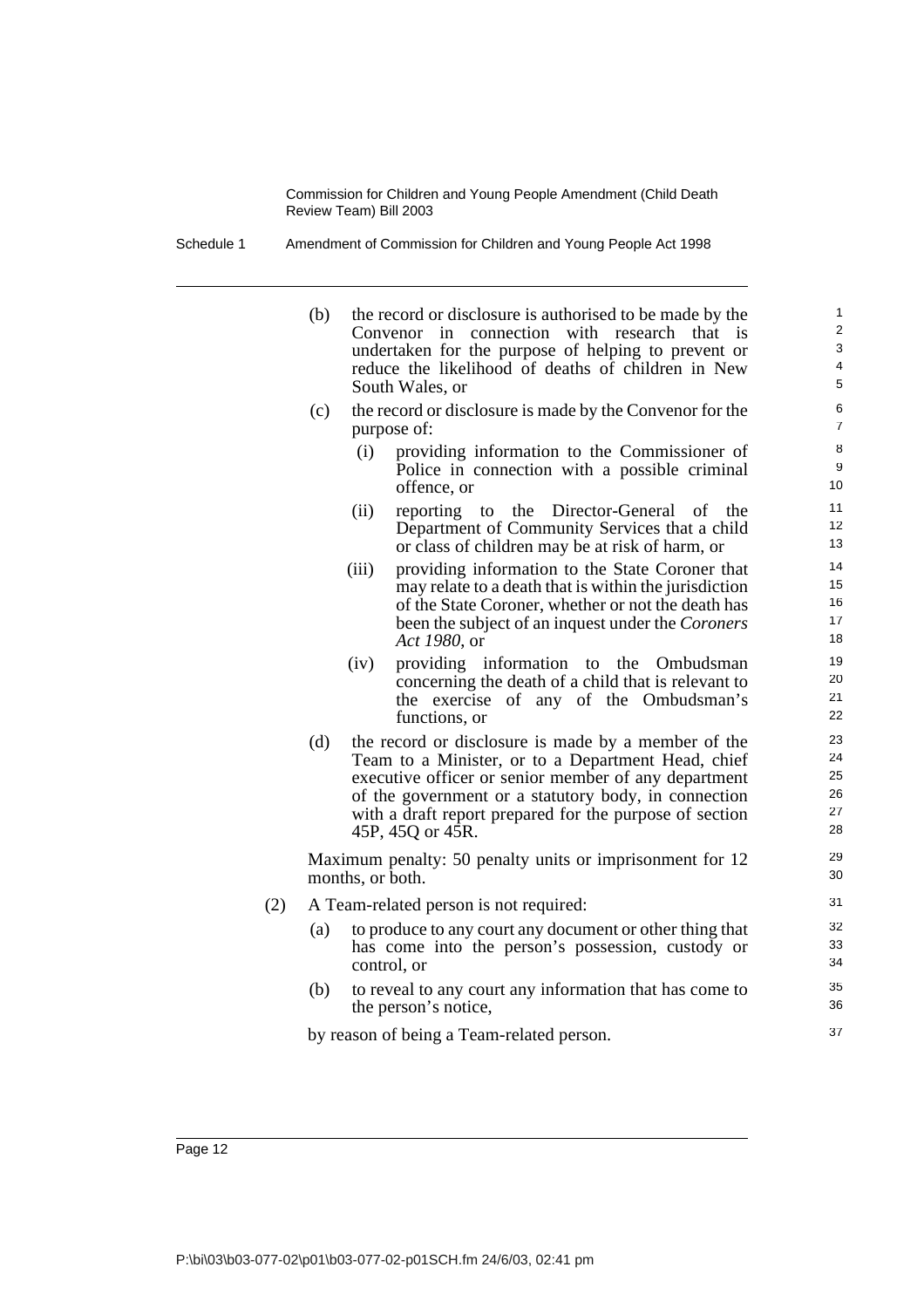| Amendment of Commission for Children and Young People Act 1998 |  | Schedule 1 |
|----------------------------------------------------------------|--|------------|
|----------------------------------------------------------------|--|------------|

|     | (3)               | Any authority or person to whom any information referred to<br>in subsection $(1)$ is revealed, and any person or employee<br>under the control of that authority or person:                                                                                                                                              | 1<br>2<br>3                           |
|-----|-------------------|---------------------------------------------------------------------------------------------------------------------------------------------------------------------------------------------------------------------------------------------------------------------------------------------------------------------------|---------------------------------------|
|     |                   | is subject to the same obligations and liabilities under<br>(a)<br>subsection $(1)$ , and                                                                                                                                                                                                                                 | 4<br>5                                |
|     |                   | enjoys the same rights and privileges under subsection<br>(b)<br>$(2)$ ,                                                                                                                                                                                                                                                  | 6<br>$\overline{7}$                   |
|     |                   | in respect of that information as if he or she were a Team-<br>related person who had acquired the information for the<br>purpose of the exercise of the functions of the Team. Failure<br>to comply with obligations and liabilities referred to in this<br>subsection is taken to be a contravention of subsection (1). | 8<br>9<br>10 <sup>°</sup><br>11<br>12 |
|     | (4)               | In this section:                                                                                                                                                                                                                                                                                                          | 13                                    |
|     |                   | court includes any tribunal or person having power to require<br>the production of documents or the answering of questions.                                                                                                                                                                                               | 14<br>15                              |
|     |                   | <i>produce</i> includes permit access to.                                                                                                                                                                                                                                                                                 | 16                                    |
|     |                   | <b>Team-related person</b> means a member of the Team, a<br>member of staff of the Team and any person engaged to assist<br>the Team in the exercise of its functions, including persons<br>appointed under section 45O.                                                                                                  | 17<br>18<br>19<br>20                  |
| 45V |                   | <b>Dishonestly obtaining information</b>                                                                                                                                                                                                                                                                                  | 21                                    |
|     |                   | A person who dishonestly obtains information (including the<br>contents of any document) that was acquired by a person by<br>reason of being a Team-related person (within the meaning of<br>section 45U) is guilty of an offence.                                                                                        | 22<br>23<br>24<br>25                  |
|     |                   | Maximum penalty: 50 penalty units or imprisonment for 12<br>months, or both.                                                                                                                                                                                                                                              | 26<br>27                              |
|     | <b>Division 5</b> | <b>Miscellaneous</b>                                                                                                                                                                                                                                                                                                      | 28                                    |
| 45W |                   | <b>Execution of documents</b>                                                                                                                                                                                                                                                                                             | 29                                    |
|     |                   | A document required to be executed by the Team in the<br>exercise of its functions is sufficiently executed if it is signed<br>by the Convenor or another member authorised by the<br>Convenor.                                                                                                                           | 30<br>31<br>32<br>33                  |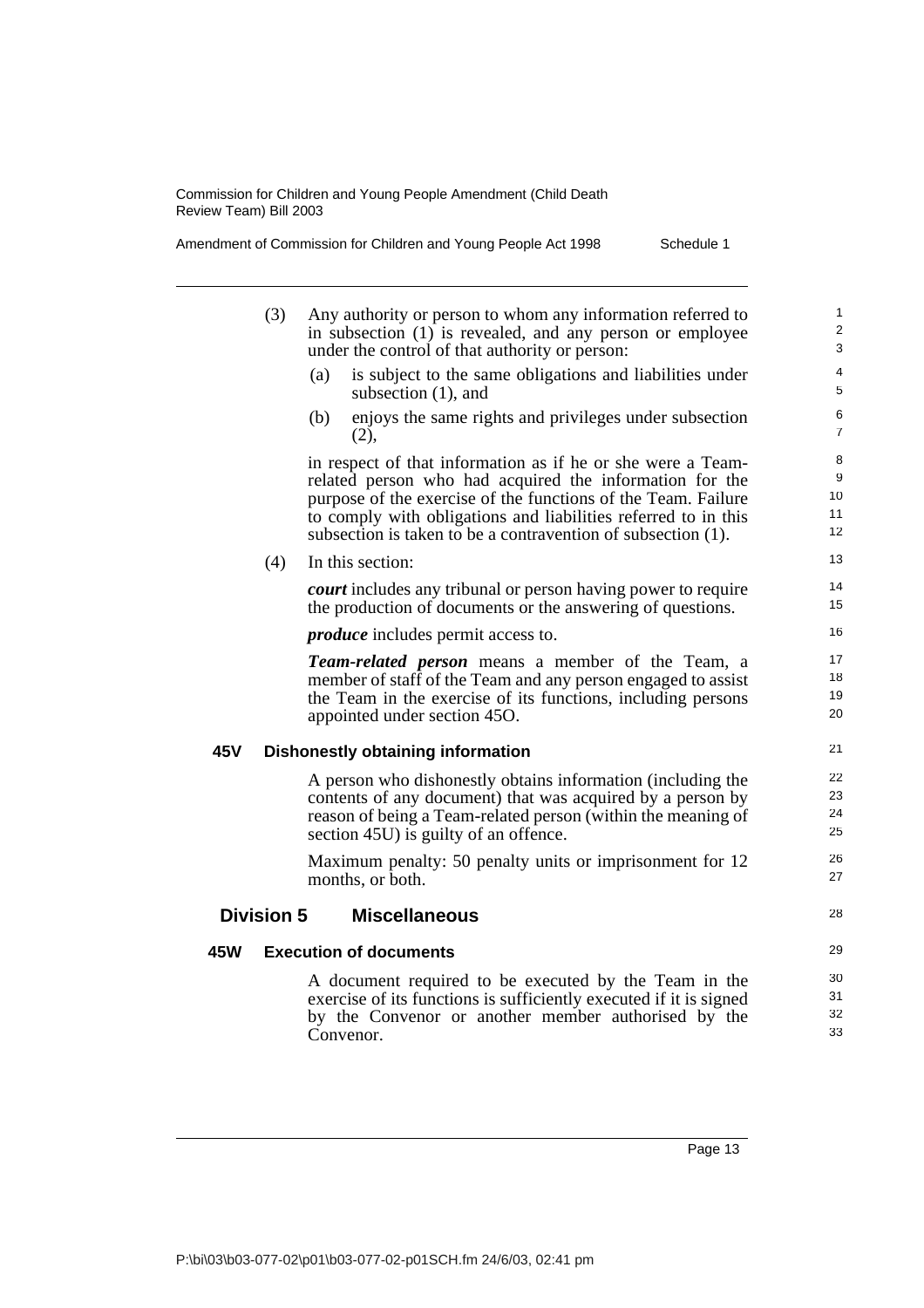Schedule 1 Amendment of Commission for Children and Young People Act 1998

#### **45X Review of Part**

(1) The Minister is to review this Part to determine whether the policy objectives of this Part remain valid and whether the terms of this Part remain appropriate for securing those objectives.

15

16 17 18

19

20 21 22

 $29$ 

30

31 32 33

- (2) The review is to be undertaken as soon as possible after the period of 5 years from the commencement of this Part.
- (3) A report on the outcome of the review is to be tabled in each House of Parliament within 12 months after the end of the period of 5 years.
- (4) A review of this Part may also be undertaken as part of the review required under section 53 and the report on the outcome of the review may be included in the report under that section.

#### **[7] Section 48 Protection from liability**

Insert ", or the Child Death Review Team, a member of the Team or a person acting under the direction of the Team" after "advisory committee" where thirdly occurring.

#### **[8] Section 48**

Insert ", member of the Team" after "advisory committee" where fourthly occurring.

#### **[9] Section 51 Regulations**

Insert after section 51 (1):

(1A) Without limiting subsection (1), the regulations may make provision for or with respect to the constitution, functions, procedure and other matters relating to the Child Death Review Team.

### **[10] Schedule 2 Amendment of other Acts and regulations**

Omit Schedule 2.1.

#### **[11] Schedule 3 Savings, transitional and other provisions**

Insert at the end of clause 1 (1):

*Commission for Children and Young People Amendment (Child Death Review Team) Act 2003*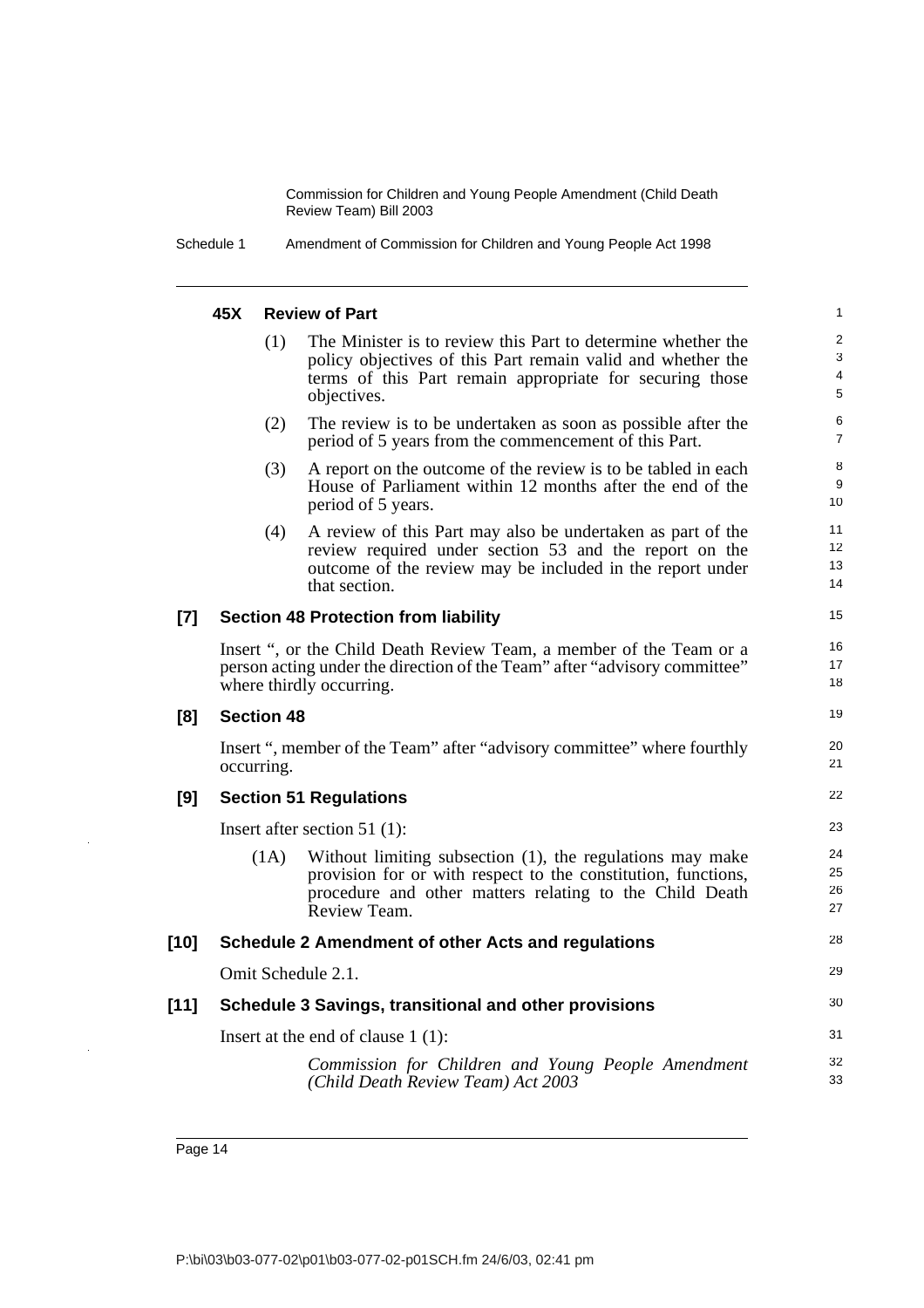Amendment of Commission for Children and Young People Act 1998 Schedule 1

1  $\overline{2}$ 

#### **[12] Schedule 3, Part 3**

Insert after Part 2:

### **Part 3 Provisions consequent on enactment of Commission for Children and Young People Amendment (Child Death Review Team) Act 2003**

#### **3 Continuation of existing entity**

The Child Death Review Team established by section 45B is taken to be a continuation of, and the same legal entity as, the Child Death Review Team established under section 102 of the *Children (Care and Protection) Act 1987*.

#### **4 Continuation of existing members**

A person who, immediately before the repeal of section 102 of the *Children (Care and Protection) Act 1987*, held office as a member of the Child Death Review Team established by that section continues to hold office as a member of the Child Death Review Team established by section 45B for the balance of his or her term of office, subject to sections 45G and 45H.

#### **5 Furnishing of annual reports of Child Death Review Team for year ended 30 June 2003**

Sections 45P and 45Q extend to the preparation and presentation of the annual reports of the Child Death Review Team for the year ended 30 June 2003.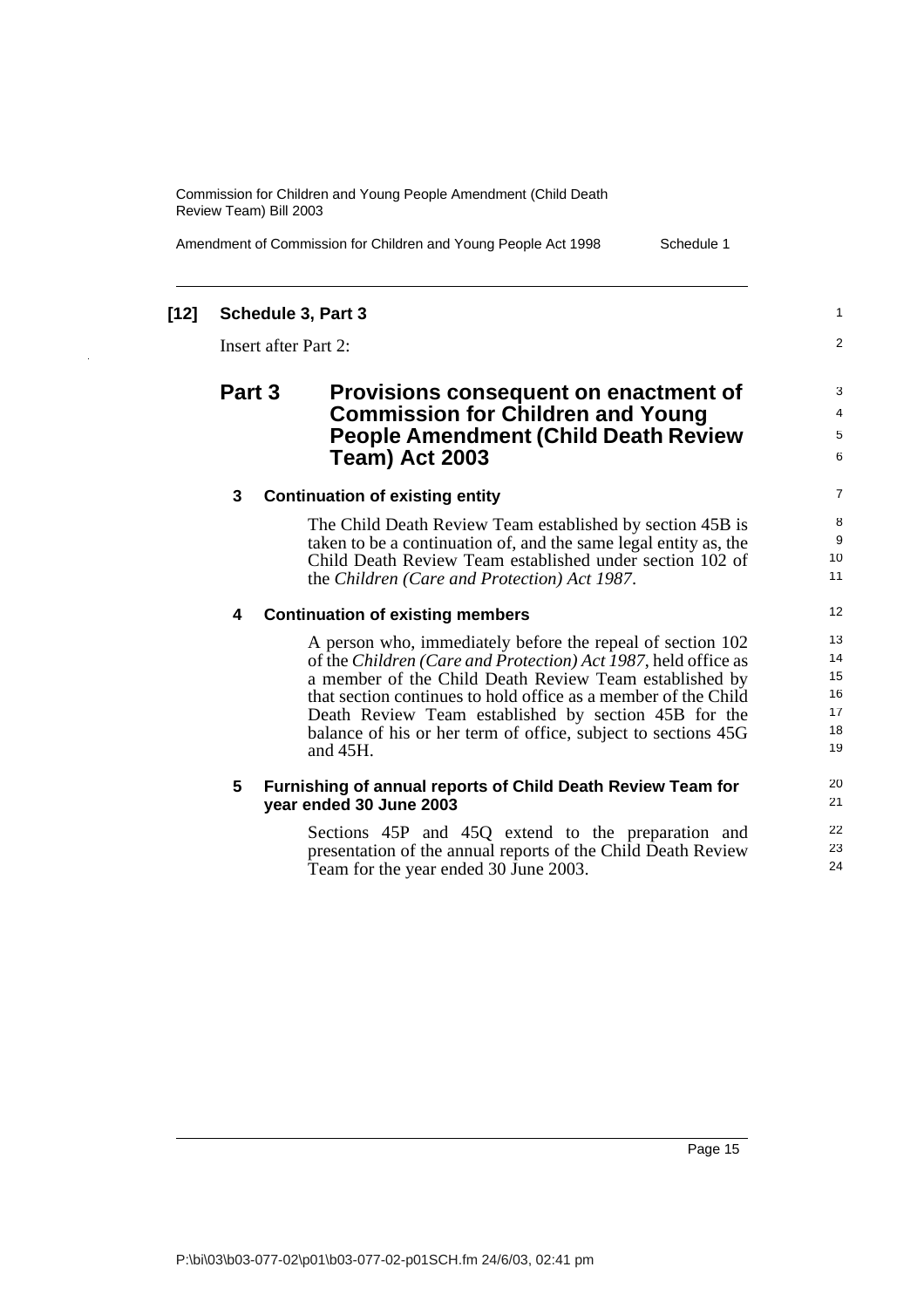Schedule 2 Amendment of other Acts

<span id="page-21-0"></span>

|       | <b>Schedule 2 Amendment of other Acts</b><br>(Section 4)                          | 1<br>$\overline{2}$ |
|-------|-----------------------------------------------------------------------------------|---------------------|
| 2.1   | <b>Children and Young Persons (Care and Protection) Act 1998</b><br><b>No 157</b> | 3<br>4              |
| [1]   | <b>Section 3 Definitions</b>                                                      | 5                   |
|       | Omit the definition of <i>Child Death Review Team</i> .                           | 6                   |
| [2]   | <b>Chapter 11 Child Death Review Team</b>                                         | $\overline{7}$      |
|       | Omit the Chapter.                                                                 | 8                   |
| $[3]$ | <b>Schedule 1 Child Death Review Team</b>                                         | 9                   |
|       | Omit the Schedule.                                                                | 10                  |
| 2.2   | <b>Children (Care and Protection) Act 1987 No 54</b>                              | 11                  |
| [1]   | <b>Section 3 Definitions</b>                                                      | 12                  |
|       | Omit the definition of <i>Child Death Review Team</i> from section 3 (1).         | 13                  |
| [2]   | <b>Part 7A Child Death Review Team</b>                                            | 14                  |
|       | Omit the Part.                                                                    | 15                  |
| $[3]$ | <b>Schedule 2A Child Death Review Team</b>                                        | 16                  |
|       | Omit the Schedule.                                                                | 17                  |
| 2.3   | <b>Community Services (Complaints, Reviews and Monitoring)</b><br>Act 1993 No 2   | 18<br>19            |
| $[1]$ | <b>Section 43 Reports</b>                                                         | 20                  |
|       | Omit "the period covered by the report" from section 43 $(2)$ (a).                | 21                  |
|       | Insert instead "the previous calendar year".                                      | 22                  |
|       |                                                                                   |                     |